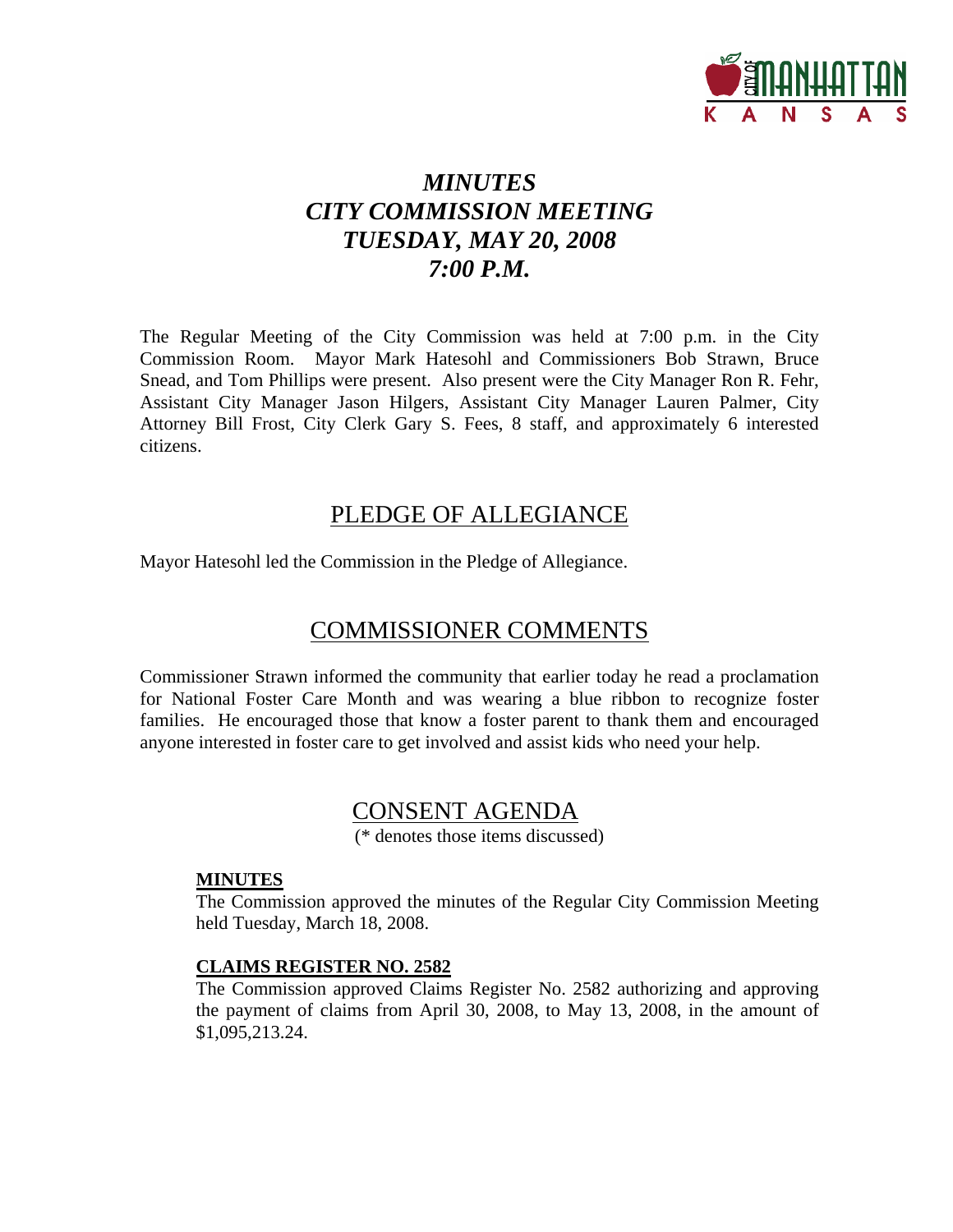# CONSENT AGENDA (*CONTINUED*)

#### **LICENSE – CEREAL MALT BEVERAGE**

The Commission approved a Cereal Malt Beverage License for calendar year 2008 for the following: *Aggie Lounge*, 712 North 12<sup>th</sup> Street; *Dara's Fast Lane* #10, 2323 Tuttle Creek Boulevard; *Short Stop #12*, 2010 North Tuttle Creek Boulevard, and *Valentino's,* 3003 Anderson Avenue.

## **\* ORDINANCE NO. 6696 – GENERAL OBLIGATION BONDS, SERIES 2008A and 2008B**

Ron Fehr, City Manager, provided an update on the results of the bond sale.

The Commission approved Ordinance No. 6696 issuing \$15,385,000.00 in general obligation bonds to finance the following thirty-nine (39) special assessment projects (Series 2008-A): *Grand Mere Village – Street (ST0528); Stone Pointe Addition, Unit One, Phase One – Sanitary Sewer (SS0605) and Street (ST0611); Western Hills Addition, Unit Thirteen – Street (ST0604); Kimball Townhomes – Street (ST0622); Daisy Meadow Subdivision – Sanitary Sewer (SS0620), Street (ST0624), and Water (WA0623); Eureka Addition – Sanitary Sewer (SS0607) and Water (WA0610); Four Winds Village, Block Two – Sanitary Sewer (SS0601), Street (ST0603), and Water (WA0602); Prairie Lakes Addition, Unit Three – Sanitary Sewer (SS0617) and Water (WA0619); Stone Pointe Addition, Unit One, Phase Two – Sanitary Sewer (SS0614), Street (ST0617), and Water (WA0616); Cedar Glen Addition – Stormwater (SM0602), Sanitary Sewer (SS0615), and Water (WA0617); Grand Vista Addition, Unit One – Sanitary Sewer (SS0519), Street (ST0527), and Water (WA0520); Grand Mere Vanesta, Unit Two – Sanitary Sewer (SS0623) and Water (WA0627); Lee Mill Heights Addition, Unit Three – Stormwater (SM0604), Sanitary Sewer (SS0622), Street (ST0626), and Water (WA0625); Miller Ranch Addition, Unit Three, Phase Two – Sanitary Sewer (SS0610) and Water (WA0612); Stone Pointe Addition, Unit Two – Sanitary Sewer (SS0624) and Water (WA0628); Heritage Square – US-24 Improvements & Traffic Signals (ST0702); Heritage Square – External Waterline (WA0614); and Heritage Square South P.U.D. – Sanitary Sewer (SS0612), Street (ST0616), and Water (WA0613);* approved issuing \$2,525,000.00 in general obligation refunding bonds which will refund General Obligation Bond Series 212; and approved Resolution Nos. 052008-C and 052008-D authorizing delivery of the Series 2008-A and Series 2008-B bonds to the low bidder.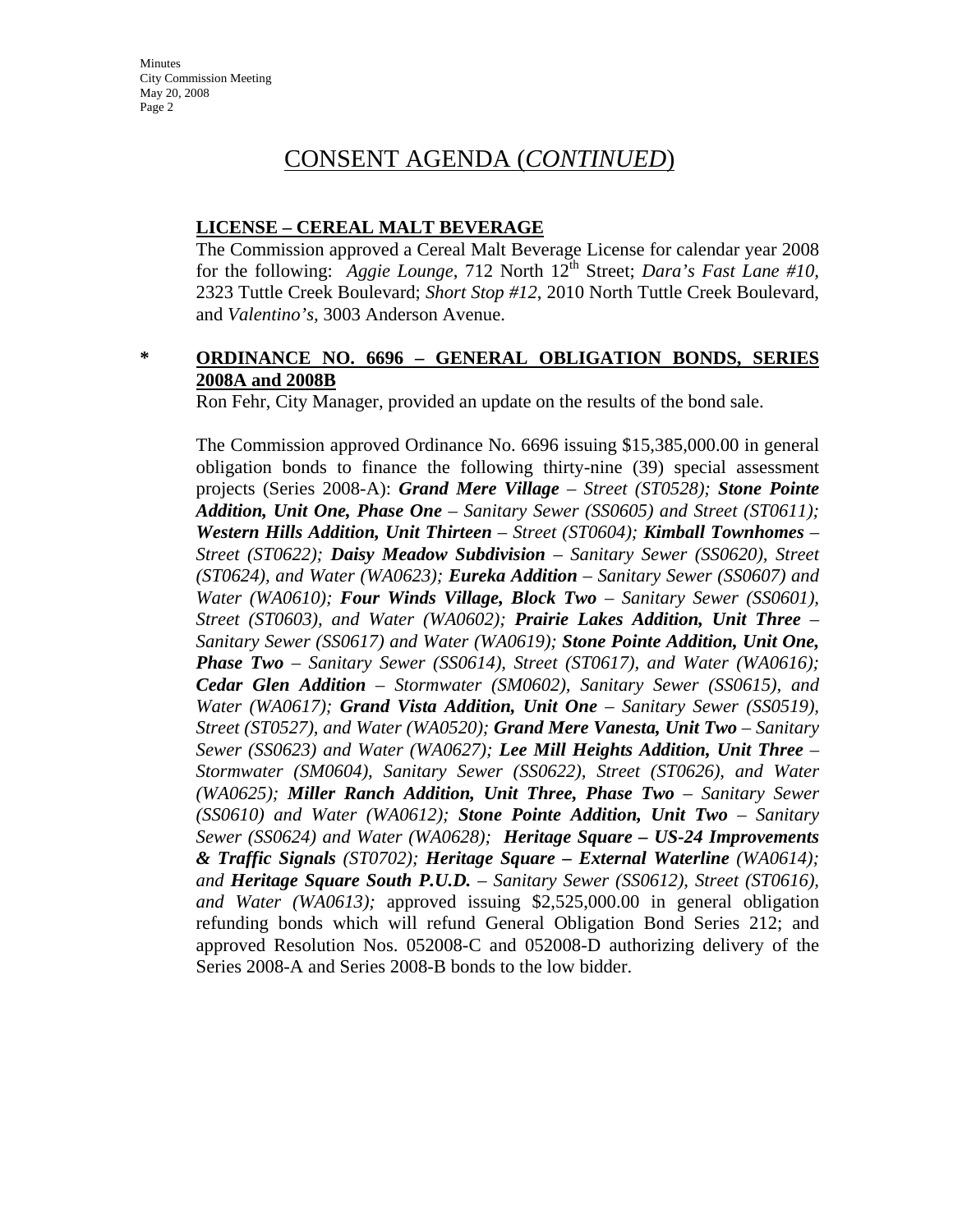# CONSENT AGENDA (*CONTINUED*)

## **ORDINANCE NO. 6697 – REZONE – 2310 CANDLEWOOD DRIVE**

The Commission approved Ordinance No. 6697 rezoning Lot 4, Bristow Addition, Unit One, generally located at 2310 Candlewood Drive, from R-2, Two-Family Residential District, to C-1, Restricted Business District, based on the findings in the Staff Report *(See Attachment No. 1)*.

# **ORDINANCE NO. 6698 – ANNEX – NORTHWING ADDITION**

The Commission approved Ordinance No. 6698 annexing a 106-acre tract of land for the proposed Northwing Addition, generally located 1,400 feet east of the Marlatt Avenue and Tuttle Creek Boulevard intersection along the north side of Marlatt Avenue, based on conformance with the Comprehensive Plan, the Growth Vision, and the Capital Improvements Program.

#### **ORDINANCE NO. 6699 – REZONE – NORTHWING ADDITION**

The Commission approved Ordinance No. 6699 rezoning the site from County G-1, General Agricultural District, to R-1, Single-Family Residential District, based on the findings in the Staff Report *(See Attachment No. 2)*.

## **ORDINANCE NO. 6700 – REZONE – MCCALL LANDING**

The Commission approved Ordinance No. 6700 rezoning McCall Landing, generally located north of the McCall Road and Carlson Street intersection, from I-2, Industrial Park District, to PUD, Commercial Planned Unit Development District, based on the findings in the Staff Report, with the fifteen (15) conditions recommended by the Manhattan Urban Area Planning Board *(See Attachment No. 3)*.

#### **RESOLUTION NO. 052008-B – CARLSON STREET – STORM WATER IMPROVEMENTS (SM0802)**

The Commission authorized the Mayor to execute the petition; find the petition sufficient; and approve Resolution No. 052008-B finding the project advisable and authorizing construction for Carlson Street Storm Water Improvements (SM0802).

## **AGREEMENT – ENGINEERING SERVICES – CARLSON STREET STORM WATER IMPROVEMENTS (SM0802)**

The Commission authorized the Mayor and City Clerk to execute an agreement with Sloan Meier Hancock – Engineers Surveyors P.A., of Manhattan, Kansas, to perform engineering services for Carlson Street Storm Water Improvements (SM0802).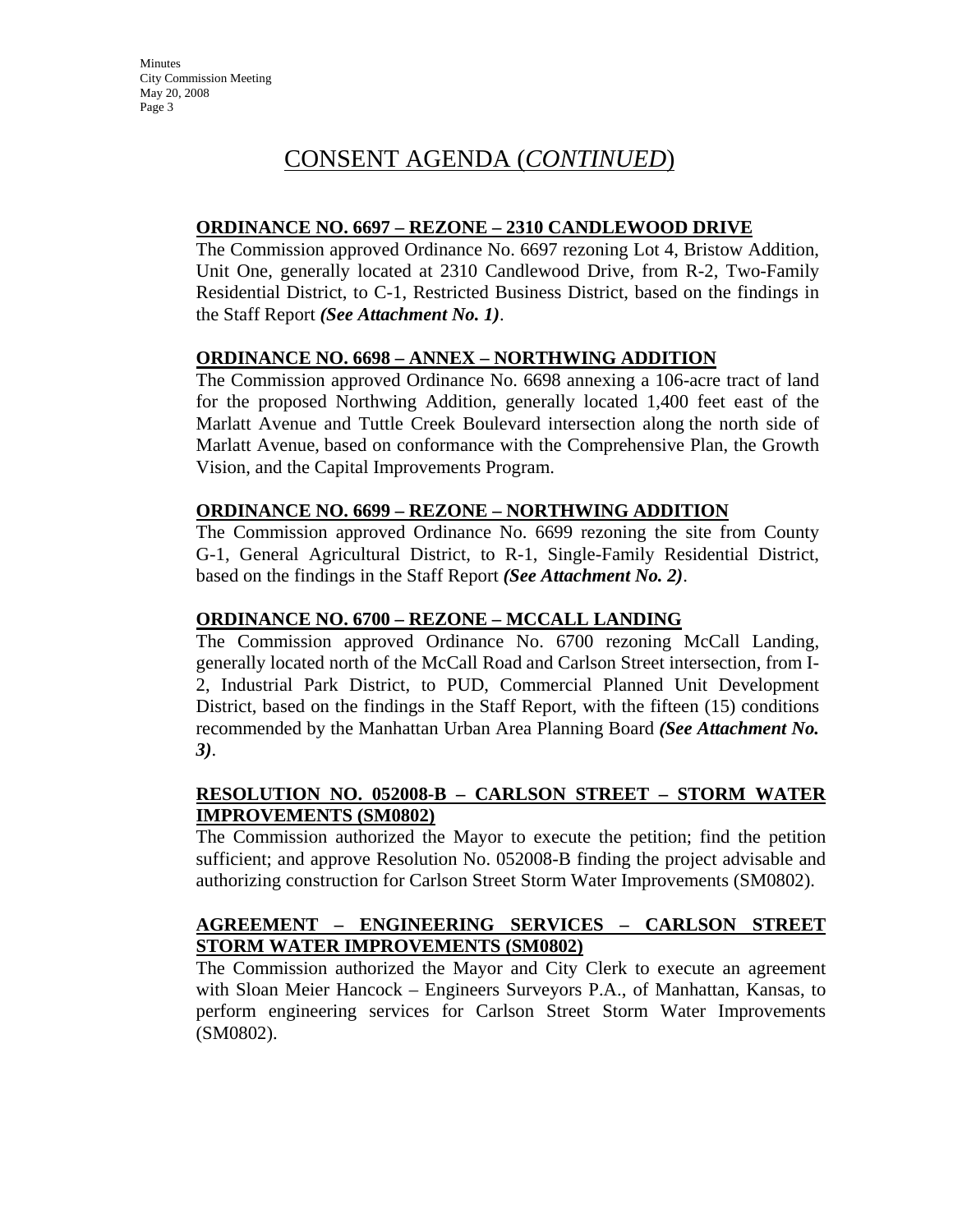# CONSENT AGENDA (*CONTINUED*)

# **AWARD CONTRACT – LEE MILL HEIGHTS, UNIT 4 – STREET (ST0710), WATER (WA0706), SANITARY SEWER (SS0705), AND STORM WATER (SM0703) IMPROVEMENTS**

The Commission accepted the Engineer's Estimate in the amount of \$1,724,000.00 and awarded a construction contract in the amount of \$1,488,888.00 to the low bidder, Manhattan Trenching, Inc., of Manhattan, Kansas, for Lee Mill Heights, Unit 4, Phase 1, Street (ST0710), Water (WA0706), Sanitary Sewer (SS0705), and Storm Water (SM0703) Improvements.

#### **CHANGE ORDER NO. 1-FINAL – UTILITY CUT REPAIRS (WA0601)**

The Commission approved the Change Order No. 1–Final, for 2006-2007 Utility Cut Repairs (WA0601), resulting in a net decrease in the amount of \$42,227.36 (-22.47%) to the contract with Pavers Inc., of Salina, Kansas.

#### **\* NEGOTIATE CONTRACT – CONSULTING SERVICES – FLINT HILLS PRAIRIE DISCOVERY CENTER**

Commissioner Snead provided additional information on the contract for museum consulting services for the development of the Flint Hills Prairie Discovery Center. He then commented on the selection process, the recommendation of the committee, and the importance of the consultant to involve the community.

The Commission accepted the recommendation of the Selection Committee and authorized City Administration to negotiate a contract with E. Verner Johnson and Associates, of Boston, Massachusetts, in association with Hilferty and Associates, of Athens, Ohio, and Economic Stewardship, Inc., of Sturgeon Bay, Wisconsin, for concept development and program services for the Flint Hills Prairie Discovery Center.

#### **AWARD CONTRACT – HOUSING REHABILITATION PROJECTS**

The Commission accepted the bids for 1319 Colorado and 1204 Pierre Streets; awarded the bids to the lowest responsible bidders; authorized the Mayor and City Clerk to enter into agreements with the contractors and property owners for expenditure of Housing Rehabilitation Funds; and authorized City Administration to approve any necessary change orders.

# **SEEK PURCHASE PRICE – FIRE QUINT PUMPER LADDER TRUCK**

The Commission accepted the recommendation of the Fire Department's Apparatus Committee and Staff and authorized City Administration to seek purchase prices from several dealers for the purchase of a 75' Pierce PUC quint pumper ladder truck.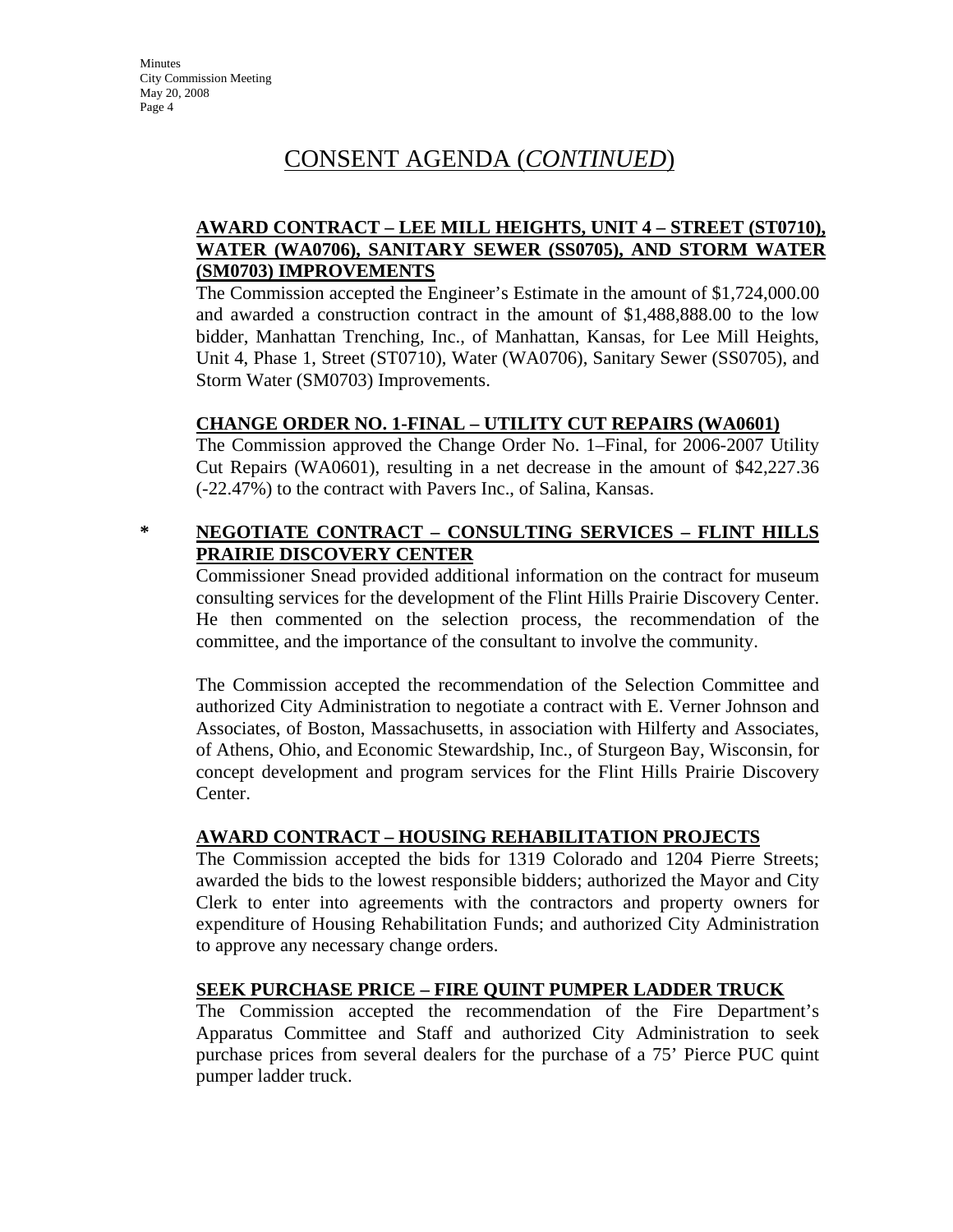# CONSENT AGENDA (*CONTINUED*)

#### **AUTHORIZE PURCHASE – 2007 MICROSOFT OFFICE LICENSES**

The Commission authorized the City of Manhattan Information Systems Division to purchase 201 Microsoft Office 2007 software licenses from Software House International, of Austin, Texas, in the amount of \$54,610.00.

#### **\* BOARD APPOINTMENTS**

Ron Fehr, City Manager, responded to questions about term limits on the Manhattan Urban Area Planning Board.

The Commission approved appointments by Mayor Hatesohl to various boards and committees of the City.

#### *Code Appeals Board*

Re-appointment of Steve Kirby, 8838 Quail Lane, to a three-year Journeyman Plumber term. Mr. Kirby's term begins immediately and will expire May 31, 2011.

Re-appointment of Warren Martin, 1906 Hayes Drive, to a three-year Journeyman Mechanic term. Mr. Martin's term begins immediately and will expire May 31, 2011.

#### *Downtown Business Improvement District Advisory Board*

Appointment of Angela Cunningham, 4721 Grantham Drive, St. George, to fill the unexpired term of Bruce Thierolf. Ms. Cunningham's term begins immediately and will expire December 31, 2008.

#### *Manhattan Urban Area Planning Board*

Re-appointment of Mike Kratochvil, 210 Southwind Place, to a three year alternating term. Mr. Kratochvil's term begins immediately and will expire April 30, 2011.

After discussion, Commissioner Snead moved to approve the consent agenda, as presented. Commissioner Phillips seconded the motion. On a roll call vote, motion carried 4-0, with the exception of Item H, Resolution No. 052008-B – Carlson Street – Storm Water Improvements (SM0802) *and* Agreement – Engineering Services – Carlson Street Storm Water Improvements (SM0802), which carried 3-0, with Commissioner Strawn abstaining from the item.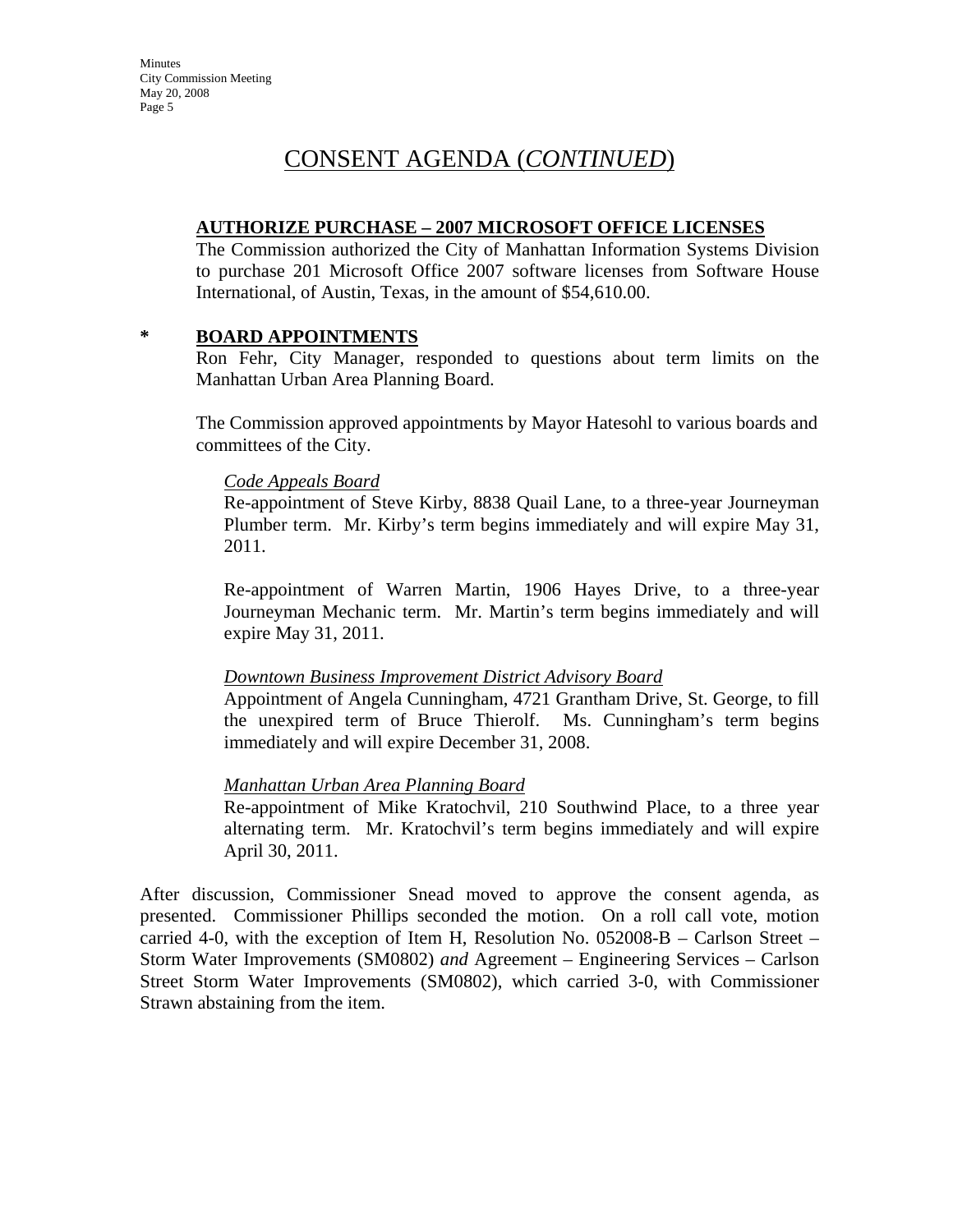# GENERAL AGENDA

# **AMEND - ECONOMIC DEVELOPMENT AGREEMENT - COLLEGIATE MARKETING SERVICES (CMS)**

Lauren Palmer, Assistant City Manager, presented the item.

Steve Ballard, Chief Executive Officer, Collegiate Marketing Services, responded to questions from the Commission regarding employment levels, opening status, and company timeframe.

Lauren Palmer, Assistant City Manager, responded to questions from the Commission regarding the amendment to the Agreement and stated the company's interim reporting appears to be on track.

After discussion, Commissioner Snead moved to authorize the Mayor and City Clerk to execute an amendment to the Economic Development Incentives Agreement with CMS based upon the company's need for additional mortgage subordination and its willingness to forgo incentives totaling \$200,000.00. Commissioner Strawn seconded the motion. On a roll call vote, motion carried 4-0.

#### **RESOLUTION OF INTENT NO. 052008-A - ISSUE UP TO \$1.5 MILLION IN INDUSTRIAL REVENUE BONDS - FRATERNAL INVESTORS, LLC, WESTERN EXTRALITE COMPANY**

Lauren Palmer, Assistant City Manager, presented the item. She then answered questions from the Commission.

Ron Fehr, City Manager, provided additional information regarding the Industrial Revenue Bond (IRB) request.

Bill Frost, City Attorney, and Ron Fehr, City Manager, responded to questions from the Commission regarding the issuance of the IRB, title to the property and tax status, and responsibilities/advantage of/to the applicant.

Leith Winsor, Western Extralite Company, provided additional information about his relocation and business plans to expand its capacity, strengthen its focus on energy-saving products, and grow as part of the Manhattan economy.

After discussion, Commissioner Strawn moved to approve Resolution No. 052008-A indicating the Commission's intent to issue up to \$1.5 million in Industrial Revenue Bonds for the purpose of constructing a commercial office/warehouse facility to be leased by Fraternal Investors, LLC, and subleased to Western Extralite Company. Commissioner Snead seconded the motion. On a roll call vote, motion carried 4-0.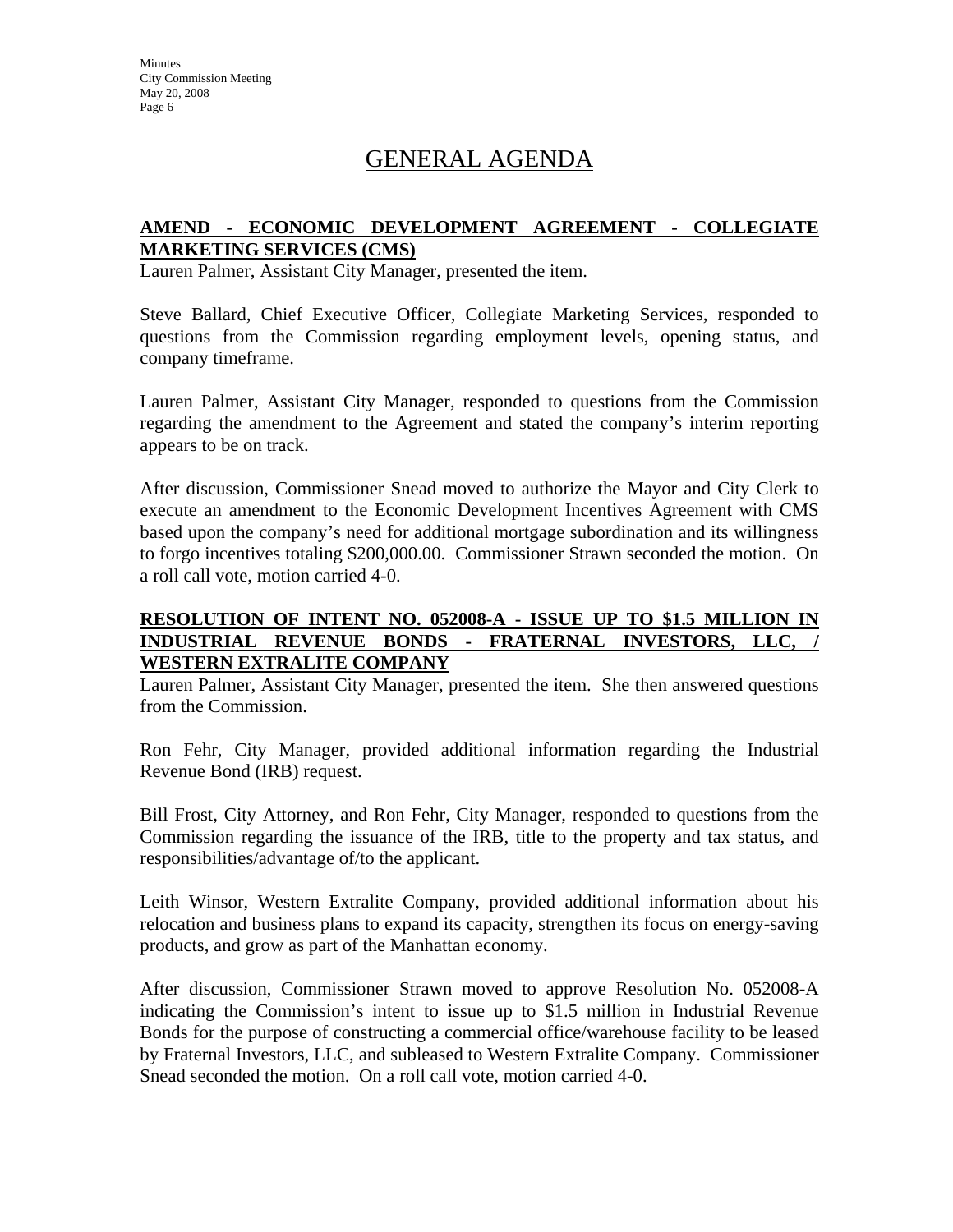# GENERAL AGENDA (*CONTINUED*)

# **FIRST READING – ANNEX/REZONE - LEE MILL HEIGHTS ADDITION, UNIT SIX**

Eric Cattell, Assistant Director for Planning, presented the item and answered questions from the Commission.

Mark Bachamp, Schultz Development, provided additional information on the project and responded to questions from the Commission.

After discussion, Commissioner Snead moved to approve first reading of an ordinance annexing a .122-acre tract of land in the proposed Lee Mill Heights Addition, Unit Six, generally located southwest of the intersection of Leone Terrace and Leone Ridge Drive, based on conformance with the Comprehensive Plan, the Growth Vision, and the Capital Improvements Program; and, approve first reading of an ordinance rezoning the site from County G-1, General Agricultural District, to R, Single-Family Residential District with AO, Airport Overlay District, based on the findings in the Staff Report *(See Attachment No. 4)*. Commissioner Phillips seconded the motion. On a roll call vote, motion carried 4-0.

# EXECUTIVE SESSION

At 7:37 p.m., Commissioner Snead moved to recess into Executive Session until 7:55 p.m. for the purpose of preliminary discussions related to the acquisition of real estate. Commissioner Phillips seconded the motion. On a roll call vote, motion carried 4-0.

At 7:55 p.m., the Commission reconvened with Mayor Hatesohl and Commissioners Strawn, Snead, and Phillips in attendance. Commissioner Snead moved to come out of Executive Session. Commissioner Phillips seconded the motion. On vote, motion carried 4-0.

At 7:55 p.m., Commissioner Snead moved to recess into Executive Session until 8:15 p.m. for the purpose of consulting with the City Attorney regarding matters that are deemed privileged under the attorney/client relationship. Commissioner Phillips seconded the motion. On vote, motion carried 4-0.

At 8:15 p.m., the Commission reconvened with Mayor Hatesohl and Commissioners Strawn, Snead, and Phillips in attendance. Commissioner Strawn moved to come out of Executive Session and adjourn. Commissioner Snead seconded the motion. On vote, motion carried 4-0.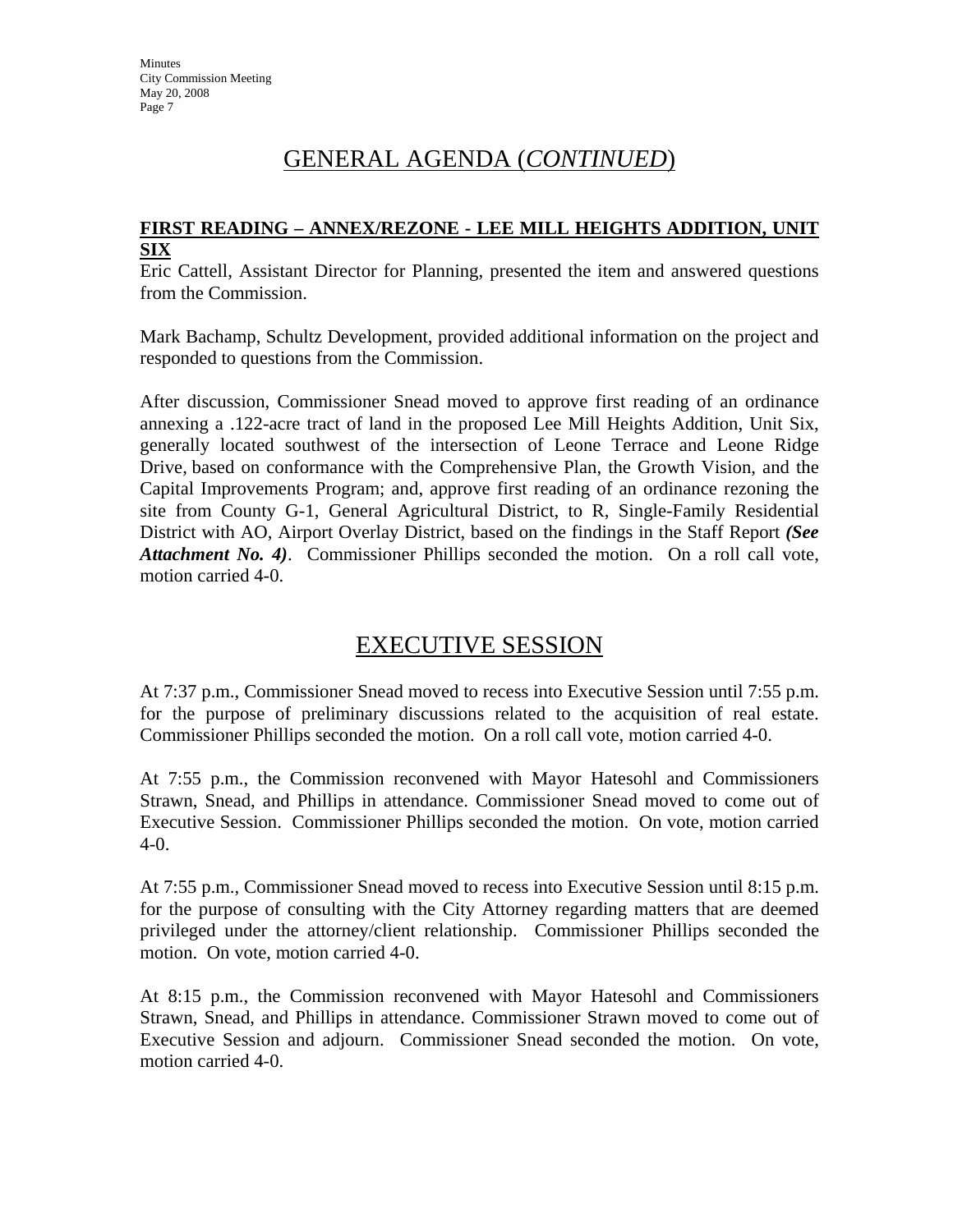Minutes<br>City Commission Meeting<br>May 20, 2008<br>Page 8

 $\tilde{\Xi}$ 

**ADJOURNMENT**<br>At 8:16 p.m., the Commission adjourned.

CMC, City Clerk Gary S. Fees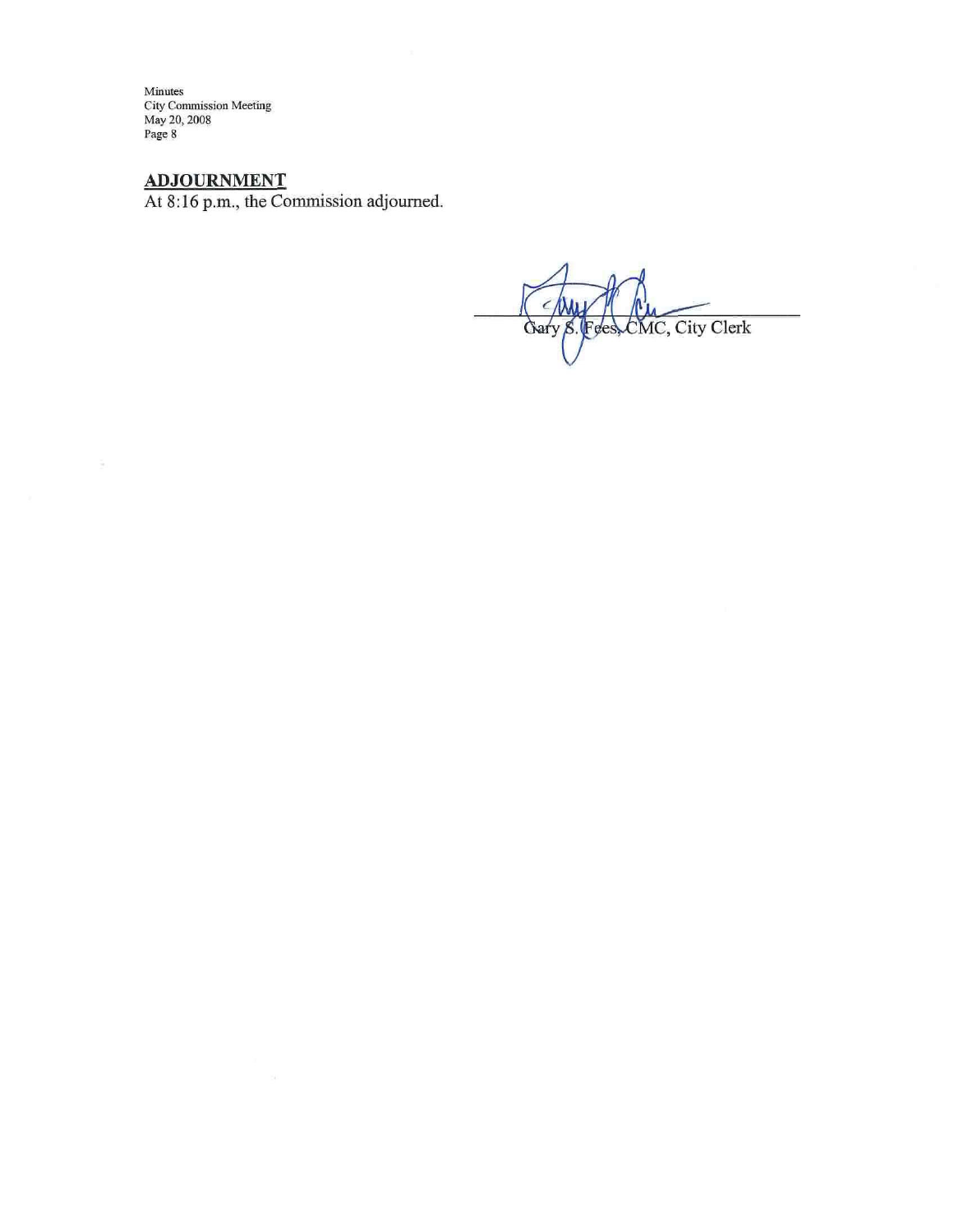#### **STAFF REPORT**

## **ON AN APPLICATION TO REZONE PROPERTY**

**FROM:** R-2, Two-Family Residential District.

**TO:** C-1, Restricted Business District.

**APPLICANT:** First Assembly of God Church.

**ADDRESS:** 2310 Candlewood Drive.

**OWNER:** First Assembly of God Church.

**ADDRESS:** 2310 Candlewood Drive.

**LOCATION:** 2310 Candlewood Drive, which is south of Gary Avenue, west of Seth Child Road, east of Candlewood Drive, and north of the Westchester Park apartment complex.

**AREA:** 4.5 acres (Lot 4, Bristow Addition, Unit One).

## **DATE OF PUBLIC NOTICE PUBLICATION:** Monday, March 17, 2008

## **DATE OF PUBLIC HEARING: PLANNING BOARD:** Monday, April 7, 2008 **CITY COMMISSION:** Tuesday, May 6, 2008.

**EXISTING USE:** First Assembly of God church, off-street parking lot, accessory storage buildings. There are two access driveways off Candlewood Drive, which lead to the parking lot.

**PHYSICAL AND ENVIRONMENTAL CHARACTERISTICS:** Generally a flat improved site for a church. The church and its off-street parking lot occupy the approximate south two-thirds of the site. The approximate north one-third of the site is an open lawn, except for an existing curb cut near the intersection of Gary Avenue and Seth Child Road, which extends along the west side of the open area as a driveway leading to the parking lot.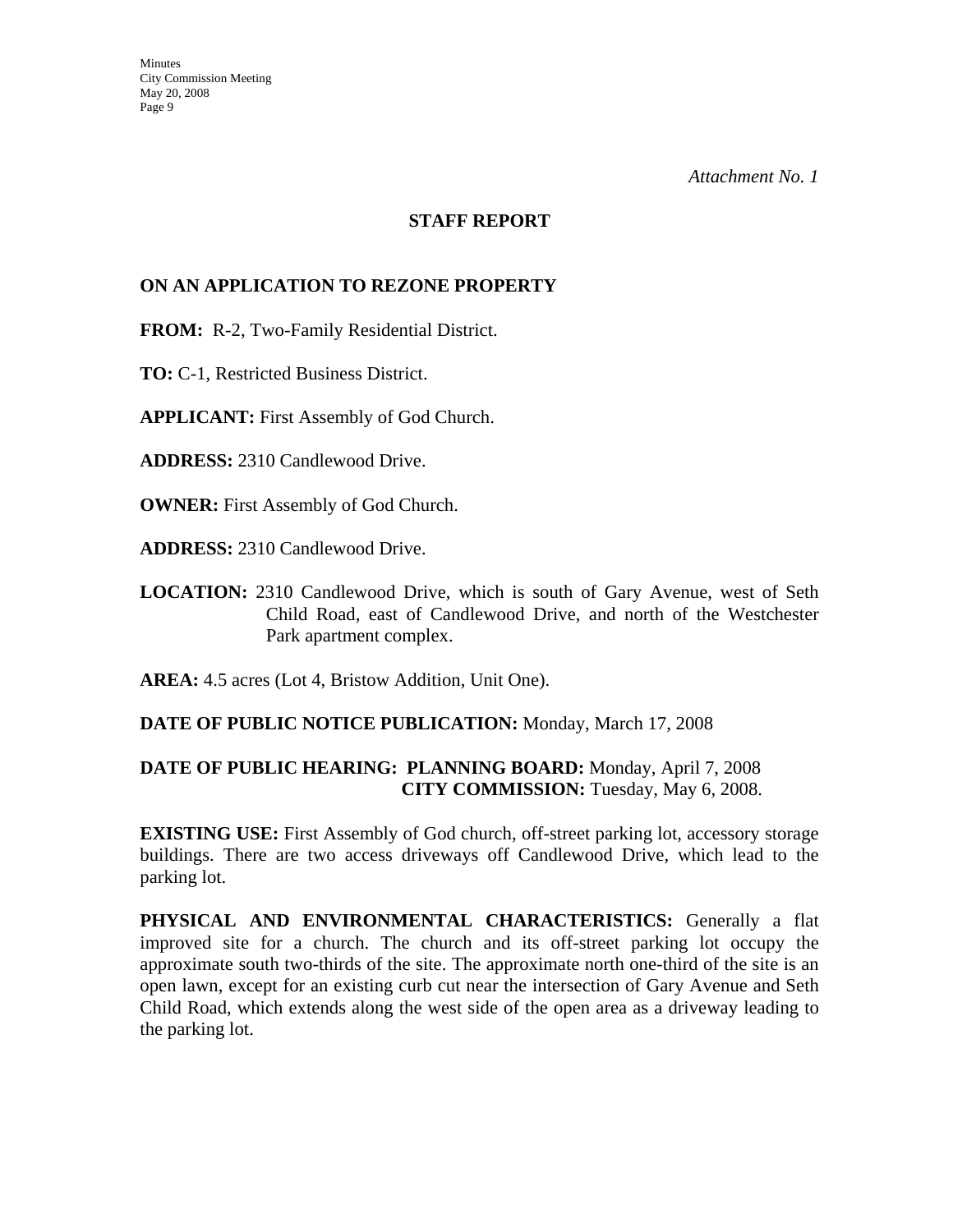#### **SURROUNDING LAND USE AND ZONING:**

- **(1) NORTH:** Gary Avenue, platted as an 80 foot right-of-way, financial institution, twofamily dwellings, townhomes; C-1 District, Planned Unit Development District, and R-2, Two-Family Residential District
- **(2) SOUTH:** Westchester Park multiple-family apartment complex; R-3, Multiple-Family Residential District.
- **(3) EAST:** Seth Child Road, single-family homes; R-1, Single-Family Residential District.
- **(4) WEST:** Candlewood Drive, platted as an 80 foot right-of-way, Cambridge Square multiple-family apartment complex; R-3 District and C-1 District.

**GENERAL NEIGHBORHOOD CHARACTER:** The site is in a highway corridor dominated by multiple-family, neighborhood retail commercial, and office park and restricted business uses. Low density residential neighborhoods are separated from the site by apartment complexes and a major street.

**SUITABILITY OF SITE FOR USES UNDER CURRENT ZONING:** The site is suitable for the permitted uses of the R-2 District, including a church. The lot is greater in area than the minimum lot size for permitted and conditional uses of the R-2 District.

**COMPATIBILITY OF PROPOSED DISTRICT WITH NEARBY PROPERTIES AND EXTENT TO WHICH IT MAY HAVE DETRIMENTAL AFFECTS:** The proposed rezoning to C-1 District may add more traffic, light, and noise to the area. The site is bounded by a major street on the east, Seth Child Road, and Gary Avenue and Candlewood Drive, on the north and west respectively. Seth Child Road is a divided four lane highway approximately 215 feet in width. Gary Avenue and Candlewood Drive are designated as local streets in the Manhattan Area Transportation Study, but are platted as collector width streets, both 80 feet in width for those parts of the street adjoining the site. To the immediate south is an apartment complex. In addition, the site is bounded by C-1 District to the north and west/northwest, and R-3 Districts to the west and south. C-1 Districts to the west/northwest are developed as multiple family buildings, with the western buildings a part of the Cambridge Square complex and the northwest building a separate four-family dwelling unit. C-1 District to the north is a bank. R-1 District to the east is separated from the site by Seth Child Road.

The C-1 District is intended to be compatible with residential uses. C-1 Districts are in the vicinity of several residential neighborhoods throughout the City, such as along Poyntz Avenue, with C-1 District separated from low density residential neighborhoods by public alleys; along Anderson Avenue near the Kansas State Foundation building, which is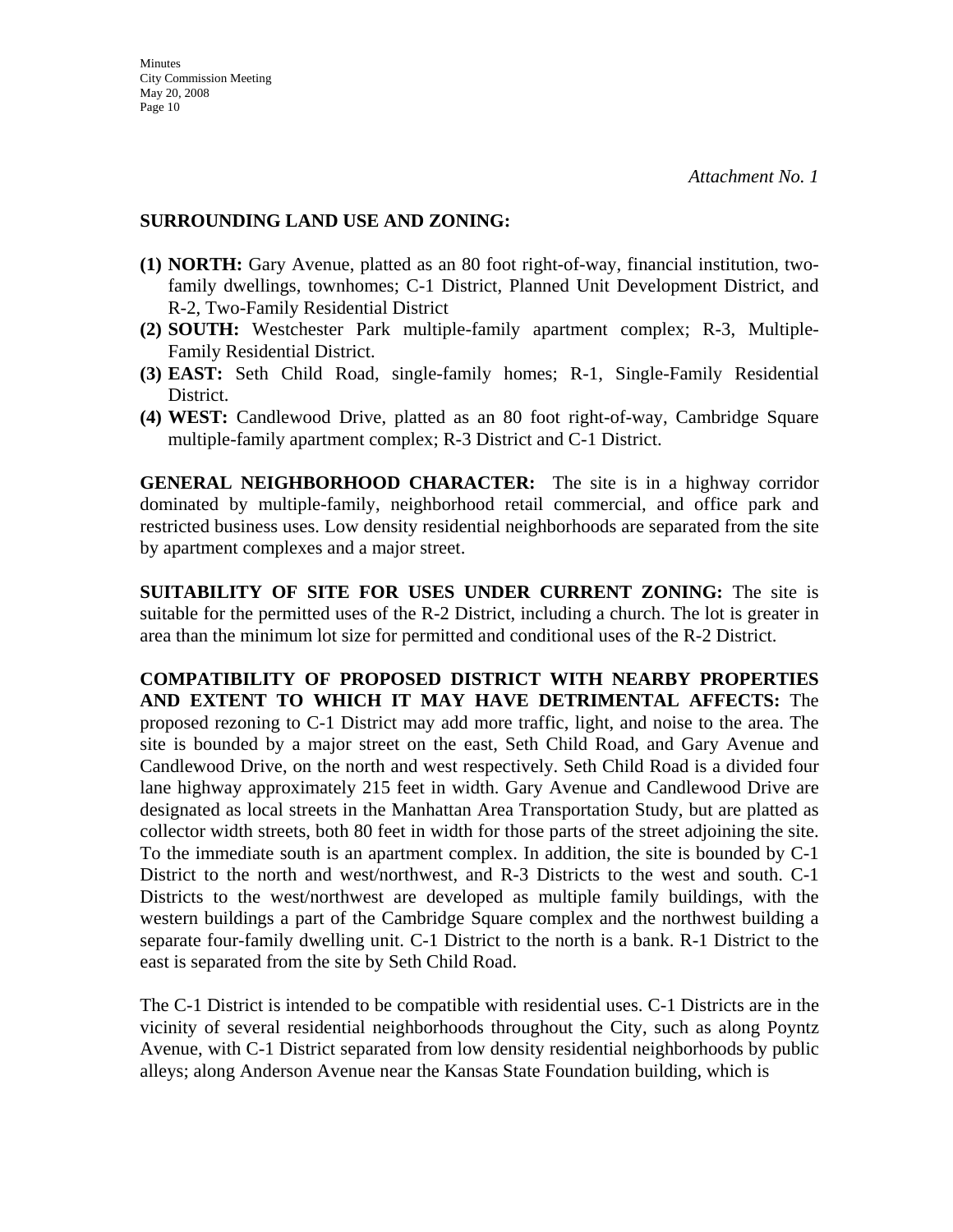*Attachment No. 1* 

separated from low density residential neighborhoods by public streets; at the intersection of Windsong Lane and Anderson Avenue, which is separated by public streets from nearby low density residential neighborhoods, but also abuts the Windsong low density residential neighborhood; and, more recently, along Claflin Road and north of Buena Vista Drive for the Manhattan Medical Center.

**CONFORMANCE WITH COMPREHENSIVE PLAN:** The rezoning site is shown on the Northwest Planning Area Future Land Use Map of the Comprehensive Plan as RHD, Residential High Density. The Plan recommends the policies of the Office/Research park (OFF/RP) as appropriate to implement the C-1 District

Policies of the RHD designation include:

## *RHD 1: Characteristics*

The Residential High Density designation is designed to create opportunities for higher density neighborhoods in both an urban downtown setting and a suburban setting. Within an urban or downtown setting, the designation accommodates higher-intensity residential housing products, such as mid to high-rise apartments, townhomes and condominiums, combined with complementary non-residential land uses, such as retail, service commercial, and office uses, often within the same building. In other areas of the community, Residential High Density neighborhoods can be accommodated in a less vertical or urban fashion, such as in planned apartment communities with complimentary neighborhood service commercial, office and recreational facilities. These neighborhoods could be implemented through a Planned Unit Development or by following design and site plan standards (design review process).

## *RHD 2: Appropriate Density Range*

Possible densities under this designation are 19 dwelling units per net acre and greater.

## *RHD 3: Location*

Residential High Density uses are typically located near intersections of arterials and collector streets, sometimes providing a transition between commercial or employment centers and lower density neighborhoods. High-density neighborhoods should not be located in settings where the only access provided consists of local streets passing through lower density neighborhoods. In a more urban or downtown setting, residential high density may be combined with active non-residential uses in a vertically mixed-use building.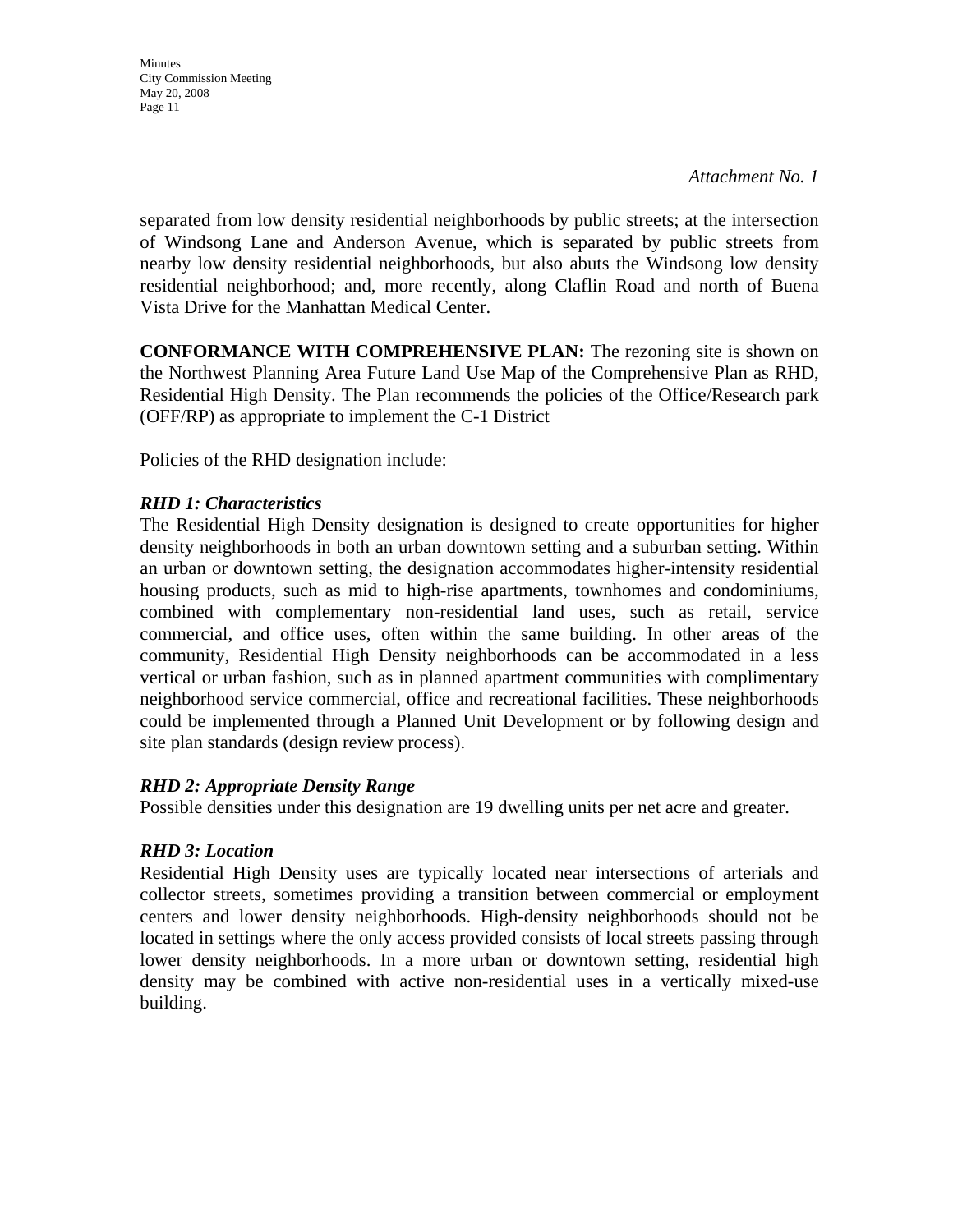**Minutes** 

*Attachment No. 1* 

#### *RHD 4: Building Massing and Form*

Plain, monolithic structures shall be avoided. Infill projects should be compatible with the established mass and scale of other buildings along the block. In a planned apartment community context, large buildings shall be designed with a variety of wall planes and roof forms to create visual interest.

#### *RHD 5: Mix of Uses*

Non-residential uses should generally not exceed 25% of the total floor area in a mixeduse structure.

#### *RHD 6: Parking Location and Design*

Within an established urban neighborhood, such as the downtown core, adequate off-street parking should be located behind buildings or within mixed-use parking structures.

#### *RHD 7: Structured Parking*

Structured parking garages, often necessary for this type of development intensity, should be designed with a similar level of architectural detail as the main building. Incorporating active uses, such as retail spaces, into the ground floor is strongly encouraged, particularly in downtown settings.

Applicable policies of the OFF land use include:

#### *OR 1: Characteristics*

The Office/Research Park land use designation is intended to provide concentrated areas of high quality employment facilities, such as corporate office headquarters, research and development, and educational facilities in a planned, "campus-like" setting. Office/Research Park developments may be incorporated into a master planned neighborhood, or located in close proximity to residential areas. Activities within an employment area typically take place indoors, and outdoor storage or other more industrial types of uses are typically not permitted. Some specialized research parks may include limited prototype production, such as in the K-State Research Park. This category may also include smaller office complexes consisting of a single building or several buildings that are not located within a typical office park setting. These smaller office complexes shall meet the intent of the policies within this section, to the extent that they apply (i.e., Policy OR5 will not apply to single-building facilities). The Poyntz Avenue Corridor, located between  $17<sup>th</sup>$  Street and Juliette Avenue, is another designated office district with some unique characteristics and issues that are addressed more specifically in the adopted Poyntz Avenue Corridor District Plan.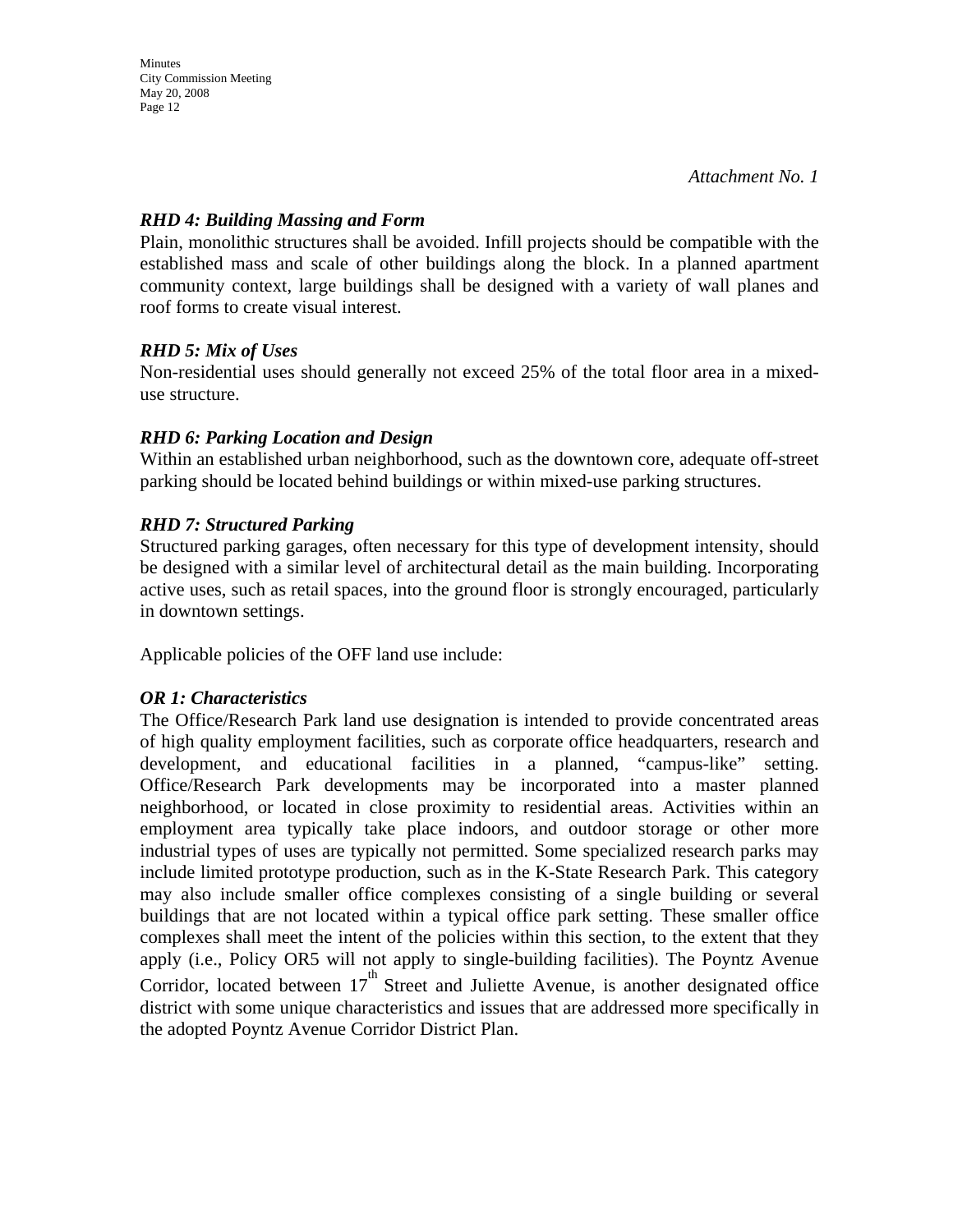## *OR 2: Location*

Office/Research Park facilities should have direct access to existing or planned arterial and collector streets and should not rely on local or residential streets for access.

#### *OR 3: Site Layout and Design*

Office/Research Park developments should be organized in a planned, "campus-like" setting that is heavily landscaped. Each development will vary based on site configuration and topographical or other constraints; however, in a "campus-like" setting, buildings should typically be arranged to form outdoor gathering spaces

(Note: the Comprehensive Plan is mis-numbered with no policy OR4.)

## *OR 5: Unified Architectural Character*

Buildings within an Office/Research Park setting should have a unified architectural character achieved through the use of similar elements, such as rooflines, materials, colors, signage, landscaping and screening and other architectural and site layout details.

#### *OR 6: Common Areas*

Plazas and other common outdoor gathering spaces should be provided as part of the "campus" environment. Each development will vary based on site configuration and topographical or other constraints; however, in a "campus-like" setting, buildings should typically be arranged to form outdoor gathering spaces, such as quads, courtyards, patios, or seating areas for employees and visitors.

## *OR 7: Circulation and Access*

Building entrances, outdoor gathering spaces, and parking areas shall be linked with clear, direct pedestrian walkways.

## *OR 8: Outdoor Storage*

The functions of an Office/Research Park facility should generally be completely contained within buildings. Accessory outdoor storage facilities typically should be of a limited nature and completely screened.

The proposed rezoning to C-1 District does not conform to the RHD land use recommended by the Comprehensive Plan; however, the site's location with respect to streets providing access, separation from low density residential neighborhoods, and buffering of those low density neighborhoods by surrounding high density uses and existing C-1 District to the north, generally support the rezoning. The proposed C-1 District would be an appropriate fit in the neighborhood and generally conform to the Comprehensive Plan.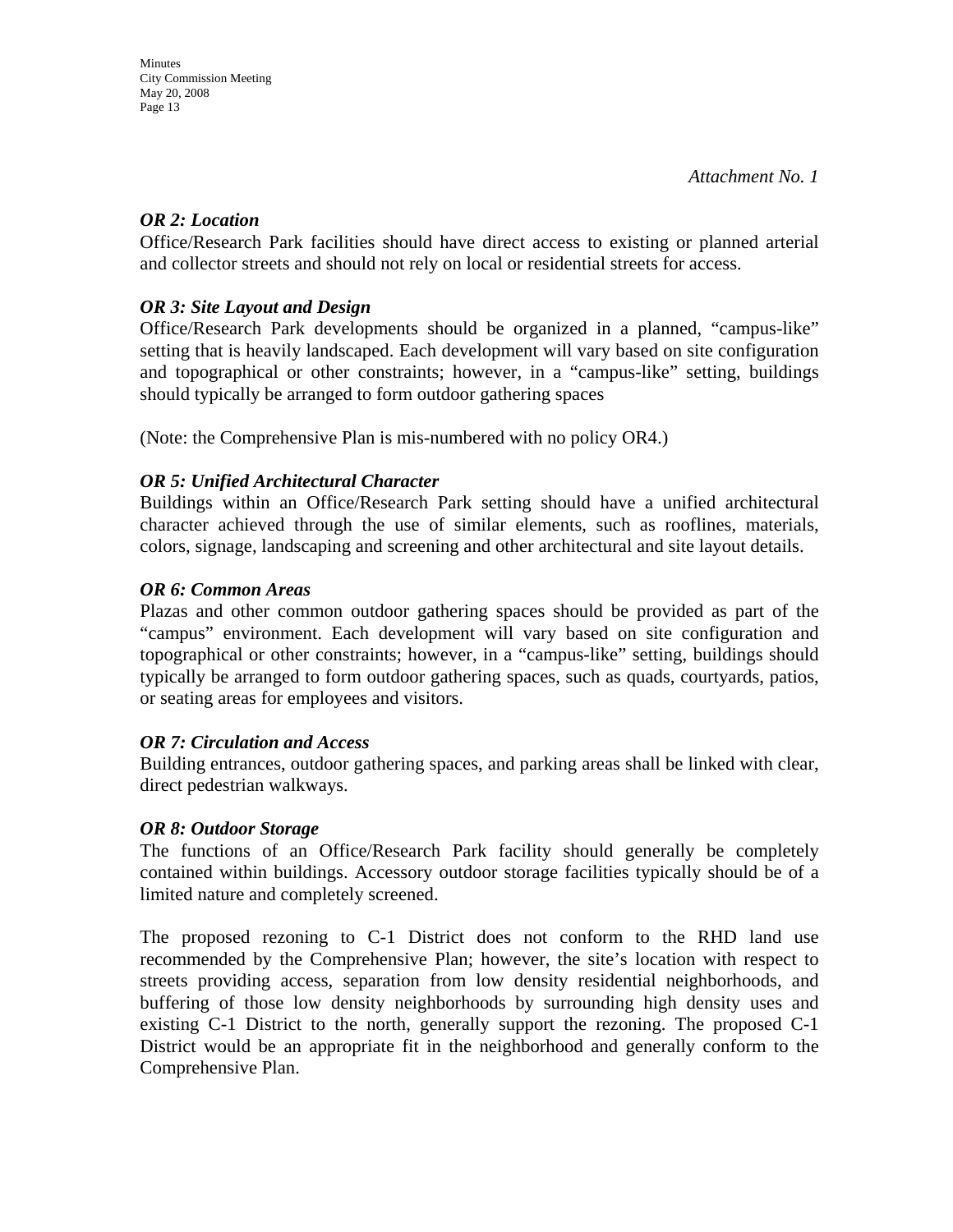**Minutes** City Commission Meeting May 20, 2008 Page 14

**ZONING HISTORY AND LENGTH OF TIME VACANT AS ZONED:** The church was built around 1986 to 1987.

| October 11, 1976          | Manhattan Urban Area Planning Board approved  |  |  |
|---------------------------|-----------------------------------------------|--|--|
|                           | Preliminary Plat of the Candlewood Addition.  |  |  |
| January 15, 1980          | Annexation                                    |  |  |
| January 15, 1980-Presxent | Rezoning to R-2 District                      |  |  |
| January 14, 1980          | Manhattan Urban Area Planning Board approves  |  |  |
|                           | Final Plat of the Bristow Addition, Unit One. |  |  |
| February 5, 1980          | City Commission accepts rights-of-ways and    |  |  |
|                           | easements.                                    |  |  |

**CONSISTENCY WITH INTENT AND PURPOSE OF THE ZONING ORDINANCE:** The intent and purpose of the Zoning Regulations is to protect the public health, safety, and general welfare; regulate the use of land and buildings within zoning districts to assure compatibility; and to protect property values.

The C-1, Restricted Business District is designed to provide for non-retail commercial, and business and professional activities adjacent to arterial and collector streets. The district is intended to be compatible with adjacent residential districts.

The rezoning site is bounded by wide public streets and a multiple family apartment complex. The rezoning site mirrors a generally similar condition to the north. The area to the north consists of a C-1 District, which adjoins a residential townhome complex.

**RELATIVE GAIN TO THE PUBLIC HEALTH, SAFETY AND WELFARE THAT DENIAL OF THE REQUEST WOULD ACCOMPLISH, COMPARED WITH THE HARDSHIP IMPOSED UPON THE APPLICANT:** There appears to be no relative gain to the public that denial would accomplish compared to the hardship to the applicant.

**ADEQUACY OF PUBLIC FACILITIES AND SERVICES:** Adequate public facilities and services are available to serve the site. The collector width portions of Candlewood Drive and Gary Avenue streets adjoining the site are intended to serve traffic movements between the arterial, Seth Child Road, and the neighborhood width streets for access to abutting property. Traffic is controlled at Candlewood Drive and Gary Avenue intersection by a roundabout and at Seth Child Road by stop signs.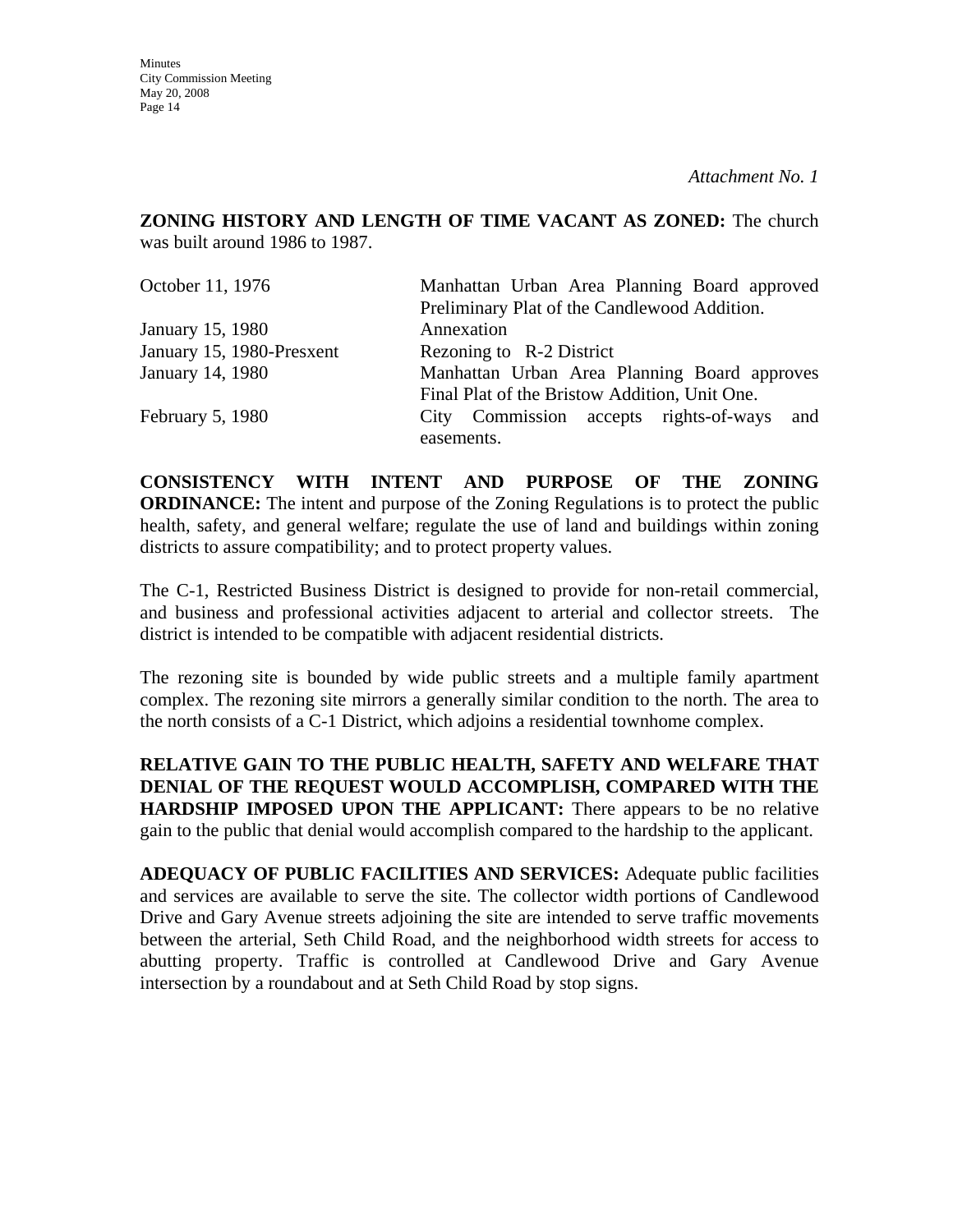*Attachment No. 1* 

Seth Child Road is a divided four lane highway approximately 215 feet in width. Gary Avenue and Candlewood Drive are designated as local streets in the Manhattan Area Transportation Study, but are platted as collector width streets, both 80 feet in width for those parts of the street adjoining the site. Gary Avenue is platted 80 feet in width from the intersection of Candlewood Drive and Gary Avenue to Seth Child Road and narrows to 60 feet west of Candlewood Drive and Gary Avenue as the street extends into low density neighborhoods. Candlewood Drive is platted 80 feet in width from Candlewood Drive and Gary Avenue intersection to Candlewood Drive and Englewood Street intersection and widens from the intersection to Kimball Avenue intersection to approximately 115 feet in width. North of Candlewood Drive and Gary Avenue intersection, Candlewood Drive narrows to 60 feet in width to serve low density residential neighborhoods.

## **OTHER APPLICABLE FACTORS:** None.

**STAFF COMMENTS:** City Administration recommends approval of the proposed rezoning of Lot 4, Bristow Addition, Unit One, generally located at the First Assembly of God Church, 2310 Candlewood Drive, from R-2, Two-Family Residential District, to C-1, Restricted Business District

# **ALTERNATIVES:**

- 1. Recommend approval of the proposed rezoning of Lot 4, Bristow Addition, Unit One, generally located at the First Assembly of God Church, 2310 Candlewood Drive, from R-2, Two-Family Residential District, to C-1, Restricted Business District, stating the basis for such recommendation.
- 2. Recommend denial of the proposed rezoning, stating the specific reasons for denial.
- 3. Table the proposed rezoning to a specific date, for specifically stated reasons.

# **POSSIBLE MOTION:**

The Manhattan Urban Area Planning Board recommends approval of the proposed rezoning Lot 4, Bristow Addition, Unit One, generally located at the First Assembly of God Church, 2310 Candlewood Drive, from R-2, Two-Family Residential District, to C-1, Restricted Business District, based on the findings in the Staff Report.

**PREPARED BY:** Steve Zilkie, AICP, Senior Planner **DATE:** April 1, 2008 08019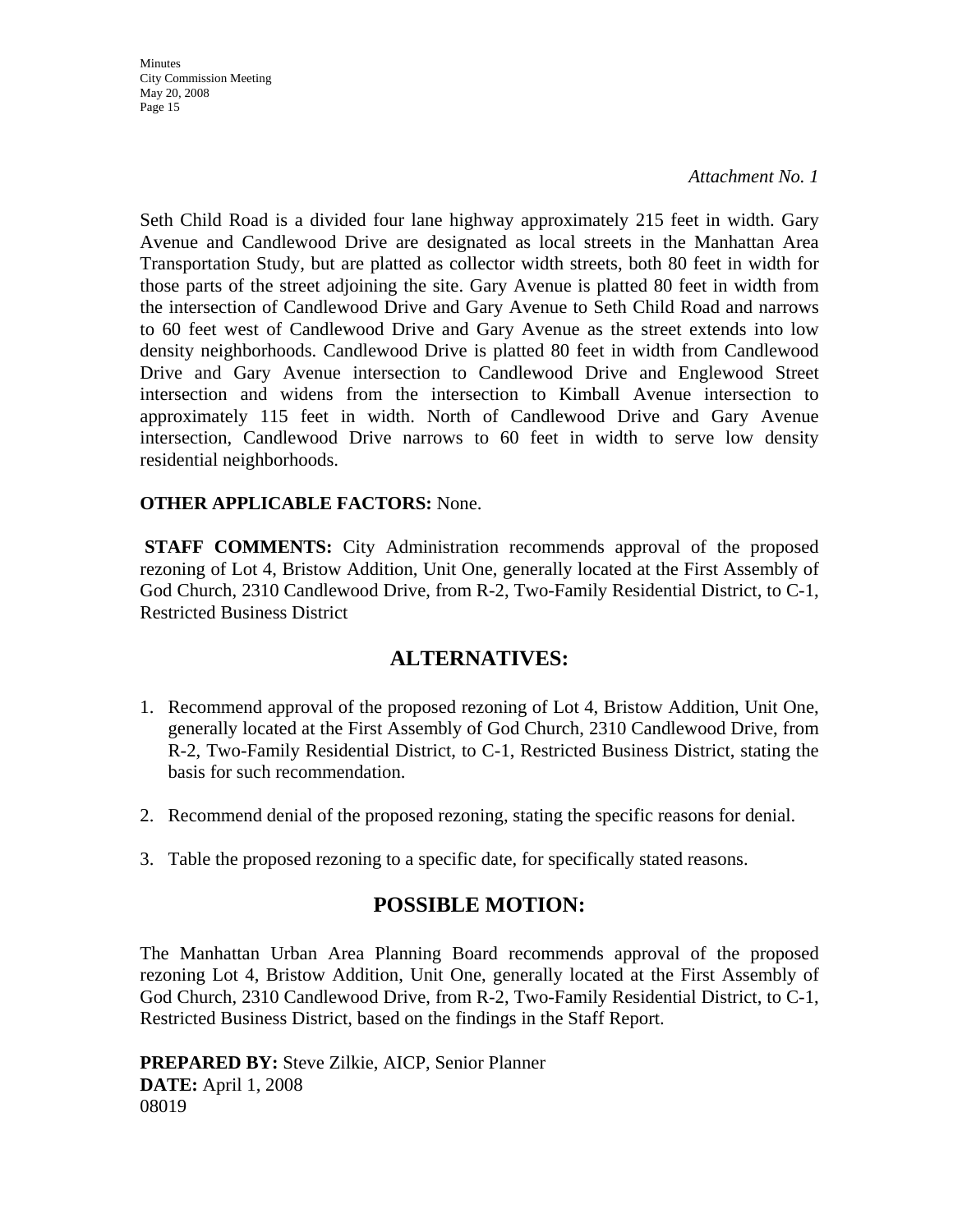#### **STAFF REPORT**

## **ON AN APPLICATION TO REZONE PROPERTY**

**FROM:** County G-1, General Agricultural District.

**TO:** R-1, Single-Family Residential District.

**APPLICANT:** Frey Property Development Corporation

**ADDRESS:** 219 Wava Avenue, Niceville, FL 32578

**OWNERS:** Anders Trust, Isaac W. Anders and Janet J. Anders

**ADDRESS:** 14 Roadrunner Trail, Placitas, NM 87043

**LOCATION:** generally located approximately 1,400 feet east of the Marlatt Avenue and Tuttle Creek Boulevard intersection. The tract is along the north side of Marlatt Avenue, along the east side of Tuttle Creek Residence subdivision, Colonial Gardens Trailer Court and Valleywood subdivision, south of Star Farms, and approximately 430 feet west of Nelson's Landing Street.

**AREA:** approximately 106 acres

## **DATE OF PUBLIC NOTICE PUBLICATION:** April 1, 2008

**DATE OF PUBLIC HEARING: PLANNING BOARD:** April 21, 2008 **CITY COMMISSION:** May 6, 2008

**EXISTING USE:** Row crop, agricultural land

**PHYSICAL AND ENVIRONMENTAL CHARACTERISTICS:** The site is generally flat, row crop land. The site drains in three directions using shallow swales that ultimately drain in to the Marlatt Ditch. The western edge of the site drains to a swale along the western property line, the southeast portion of the site drains directly into the Marlatt Ditch, and the northeast portion drains into a channel that runs along the common boundary of the property to the north (Star Farms).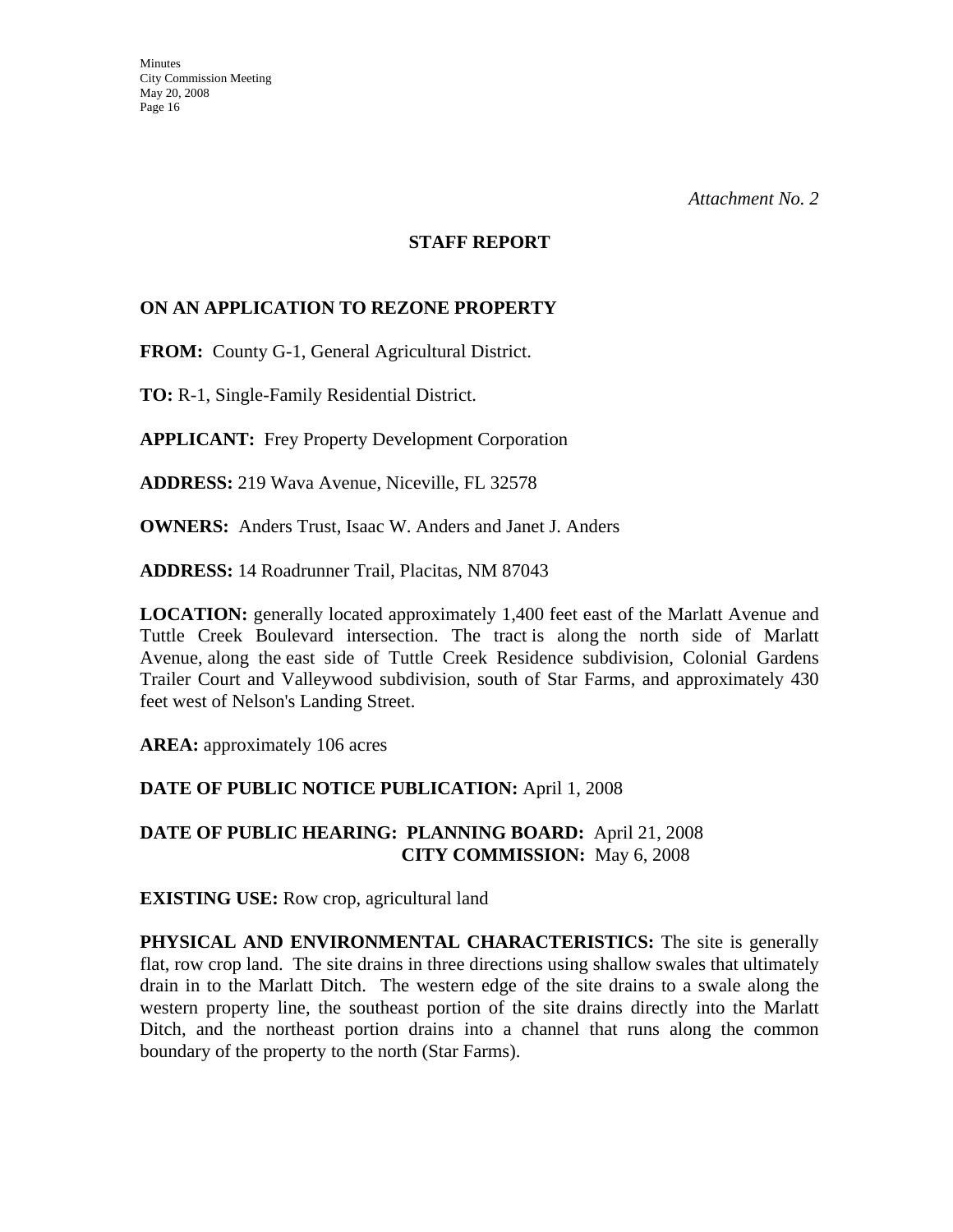#### **SURROUNDING LAND USE AND ZONING:**

- **(1) NORTH:** Row crop agricultural land; G-1, General Agricultural District.
- **(2) SOUTH:** Two (2) residential dwellings and outbuildings used for service commercial business, Marlatt Avenue (2-lane, rural arterial), Marlatt drainage ditch, Eisenhower Middle School, Eisenhower Baseball Complex, single-family, two-family, and multi-family residential dwellings; County A-2, Single-Family Residential, County G-1, General Agriculture District, County C-4, Highway Business District, R-1, Single-Family Residential District, R-2, Two-Family Residential District, R-3, Multi-Family Residential District and Residential PUD.
- **(3) EAST:** Vacant industrial land, single-family dwellings and vacant agricultural land; County D-2, Light Industrial District, A-2, Single-Family Residential District, and G-1, General Agriculture District.
- **(4) WEST:** Industrial use, multi-family residential dwellings, manufactured home park and single-family dwellings; County D-2, Light Industrial District, City Residential PUD, R-5, Manufactured Home Park, County A-2, Single-Family Residential District, County B-1, Two-Family Residential District and County Residential PUD.

**GENERAL NEIGHBORHOOD CHARACTER:** The site is on the north east edge of the City limits located in an area with a mix of residential uses and agricultural land. To the south and west of the site are predominately residential uses with a manufactured home park (Colonial Gardens trailer court) and multi-family dwellings (Tuttle Creek Residence) to the west and single-family, two-family and multi-family dwellings to the south in the Brookfield, Northview and Prairie Lakes developments. The Eisenhower Middle School and Eisenhower Baseball Complex are also located to the south. The area to the north and east of the site is predominately vacant, row crop agriculture land. The Nelson's Landing neighborhood, a low density, residential development in Riley County, is located to the east.

**SUITABILITY OF SITE FOR USES UNDER CURRENT ZONING:** The site is suitable for permitted uses of the County G-1 District,

# **COMPATIBILITY OF PROPOSED DISTRICT WITH NEARBY PROPERTIES AND EXTENT TO WHICH IT MAY HAVE DETRIMENTAL AFFECTS:**

Additional light, noise, and traffic can be expected as a result of the rezoning, but should not adversely impact neighboring properties. The proposed R-1 District adjoins existing R-1 District areas to the south of Marlatt Avenue. There are also similar residential uses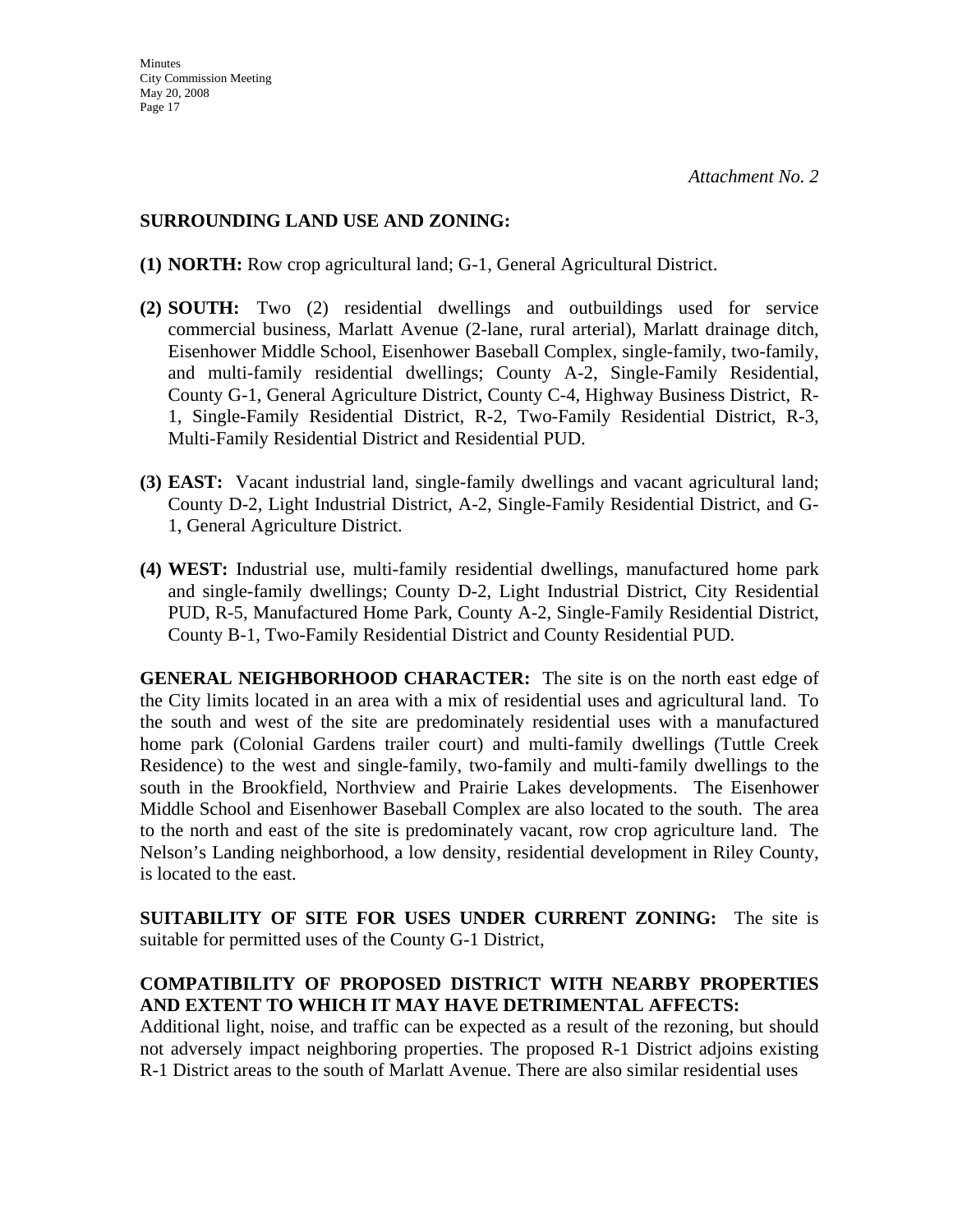outside of the City limits in the Valleywood Subdivision, which is adjacent to the proposed subdivision. Concerns were raised that an adverse impact would be created by the increase in traffic along Valleywood Drive from the proposed subdivision into the established neighborhood of Valleywood. Collapsible bollards are proposed to be installed in the center of Valleywood Drive at the property line to prevent traffic from entering the Valleywood neighborhood and still provide emergency access.

# **CONFORMANCE WITH COMPREHENSIVE PLAN:**

The Future Land Use Map of the Northeast Planning Area shows the approximate east half and a small area in the northwestern corner of the tract as Residential Low Medium (RLM) and the west half as Residential Medium High (RMH). RLM policies include:

## **RLM 1: Characteristics**

**Minutes** 

May 20, 2008 Page 18

City Commission Meeting

*The Residential Low/Medium Density designation incorporates a range of single-family, single-family attached, duplex, and town homes, and in appropriate cases include complementary neighborhood-scale supporting land uses, such as retail, service commercial, and office uses in a planned neighborhood setting, provided they conform*  with the policies on Neighborhood Commercial Centers. Small-scale multiple-family *buildings and condominiums may be permissible as part of a planned unit development, or special mixed-use district, provided open space requirements are adequate to stay within desired densities.* 

## **RLM 2: Appropriate Density Range**

*Densities in the Residential Low/Medium designation range between less than one dwelling unit/acre up to 11 dwelling units per net acre.* 

## **RLM 3: Location**

*Residential Low/Medium Density neighborhoods typically should be located where they have convenient access and are within walking distance to community facilities and services that will be needed by residents of the neighborhood, including schools, shopping areas, and other community facilities. Where topographically feasible, neighborhoods should be bounded by major streets (arterials and/or collectors) with a direct connection to work, shopping and leisure activities.* 

## **RLM 4: Variety of Housing Styles**

*To avoid monotonous streetscapes, the incorporation of a variety of housing models and sizes is strongly encouraged in all new development.* 

The RMH policies include: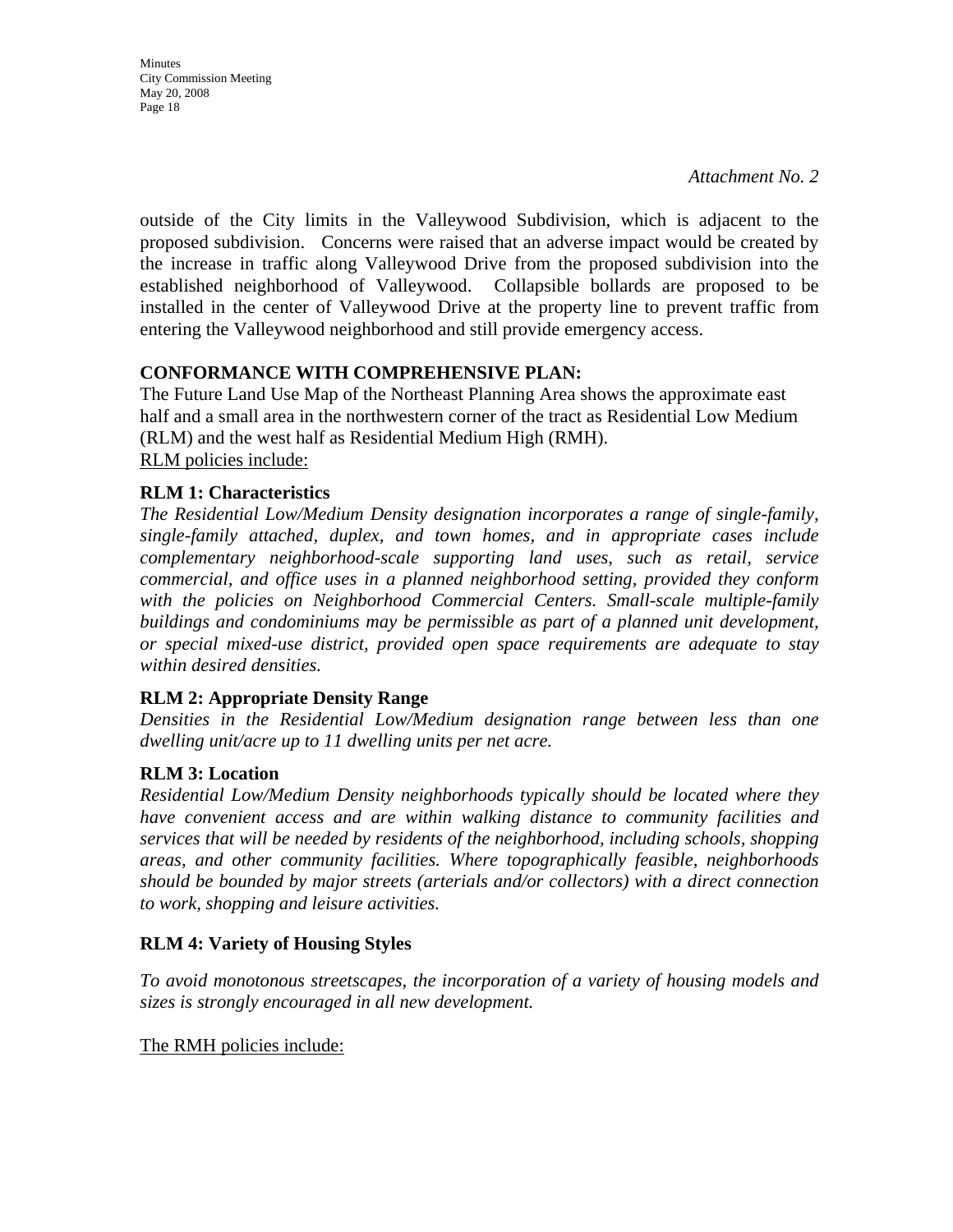#### *RMH 1: Characteristics*

*The Residential Medium/High Density designation shall incorporate a mix of housing types in a neighborhood setting in combination with compatible non-residential land uses, such as retail, service commercial, and office uses, developed at a neighborhood scale that is in harmony with the area's residential characteristics and in conformance with the policies for Neighborhood Commercial Centers. Appropriate housing types may include a combination of small lot single-family, duplexes, townhomes, or fourplexes on individual lots. However, under a planned unit development concept, or when subject to design and site plan standards (design review process), larger apartment or condominium buildings may be permissible as well, provided the density range is complied with.* 

# *RMH 2: Appropriate Density Range*

*Densities within a Residential Medium/High neighborhood range from 11 to 19 dwelling units per net acre.* 

# *RMH 3: Location*

*Residential Medium/High Density neighborhoods should be located close to arterial streets and be bounded by collector streets where possible, with a direct connection to work, shopping, and leisure activities.* 

# *RMH 4: Variety of Housing Styles*

*To avoid monotonous streetscapes, the incorporation of a variety of housing models and sizes is strongly encouraged.* 

Based on a note on the Preliminary Plat, the proposed R-1 District net density is 2.7 dwelling units per net acre. The RLM and RMH policies indicate that single-family dwellings are acceptable uses. The proposed rezoning of the Northwing Addition is in general conformance to the Comprehensive Plan.

**ZONING HISTORY AND LENGTH OF TIME VACANT AS ZONED:** The site has remained vacant and zoned County G-1 for approximately 30 years.

# **CONSISTENCY WITH INTENT AND PURPOSE OF THE ZONING ORDINANCE:**

The intent and purpose of the Zoning Regulations is to protect the public health, safety, and general welfare; regulate the use of land and buildings within zoning districts to assure compatibility; and to protect property values. The R-1, Single-Family Residential District is designed to provide a single-family dwelling zone at a density no greater than one dwelling unit per 6,500 square feet. Lots in the proposed Northwing Addition range from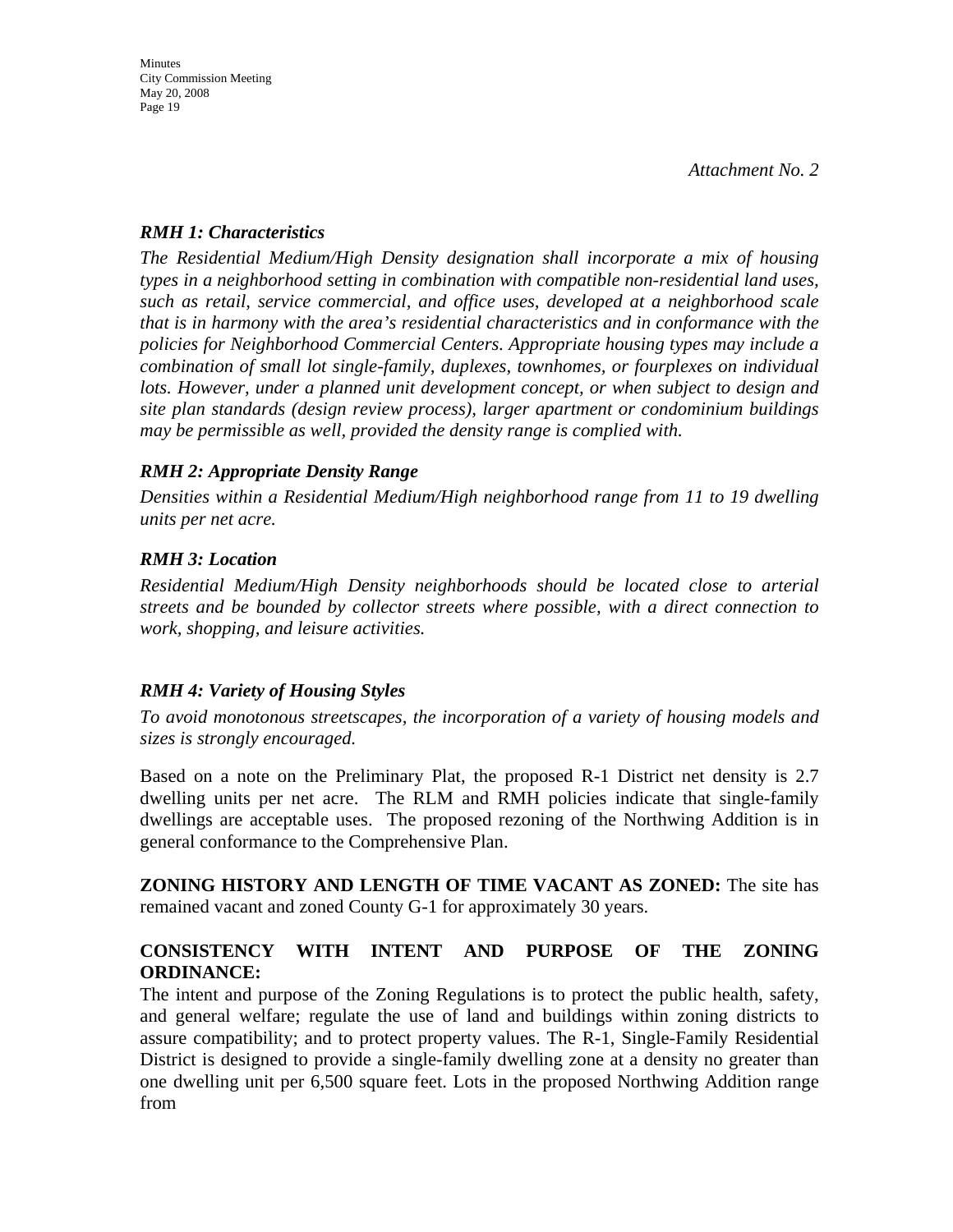*Attachment No. 2* 

7,998 square feet in area to 26,582 square feet in area. All lots exceed minimum lot size requirements of the R-1 District.

**RELATIVE GAIN TO THE PUBLIC HEALTH, SAFETY AND WELFARE THAT DENIAL OF THE REQUEST WOULD ACCOMPLISH, COMPARED WITH THE HARDSHIP IMPOSED UPON THE APPLICANT:** There appears to be no gain to the public that denial would accomplish compared to the hardship to the public.

**ADEQUACY OF PUBLIC FACILITIES AND SERVICES:** Adequate public streets, sanitary sewer, storm sewer, and water are available to serve the site.

**OTHER APPLICABLE FACTORS:** A Preliminary Plat was submitted by the applicant, which will be considered at the April 21, 2008 Manhattan Urban Area Planning Board meeting.

## **STAFF COMMENTS:**

City Administration recommends approval of the proposed rezoning of Northwing Addition from County G-1, General Agriculture, to R-1, Single-Family Residential District.

# **ALTERNATIVES:**

- 1. Recommend approval of the proposed rezoning of Northwing Addition from County G-1, General Agriculture, to R-1, Single-Family Residential District, stating the basis for such recommendation.
- 2. Recommend denial of the proposed rezoning, stating the specific reasons for denial.
- 3. Table the proposed rezoning to a specific date, for specifically stated reasons.

# **POSSIBLE MOTION:**

The Manhattan Urban Area Planning Board recommends approval of the proposed rezoning of Northwing Addition from County G-1, General Agriculture, to R-1, Single-Family Residential District, based on the findings in the Staff Report.

**PREPARED BY:** Chad Bunger, Planner

**DATE:** April 4, 2008 CB/vr 08025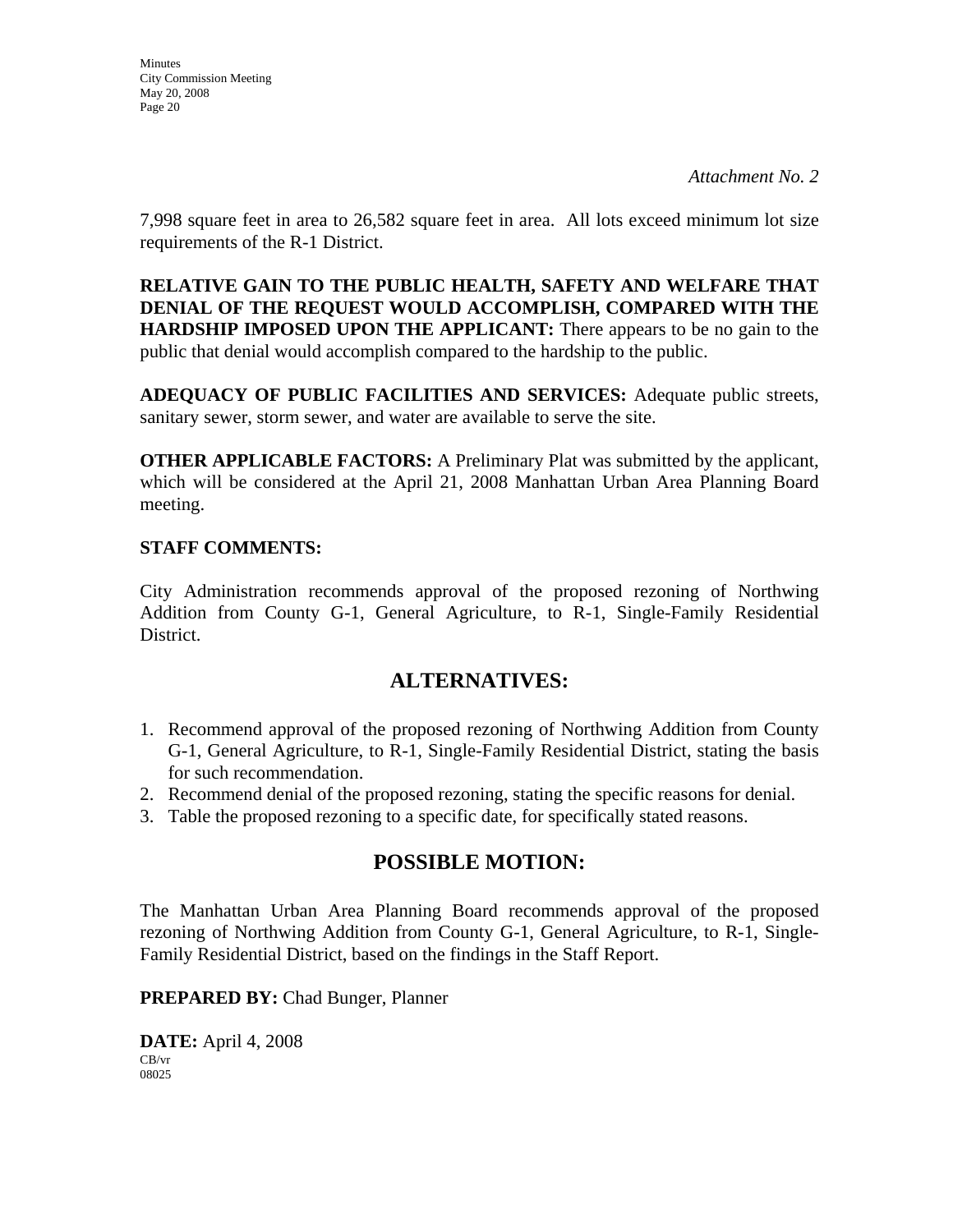#### **STAFF REPORT**

## **APPLICATION TO REZONE PROPERTY TO COMMERCIAL PLANNED UNIT DEVELOPMENT DISTRICT**

# **BACKGROUND**

**FROM:** I-2, Industrial Park District.

**TO:** PUD, Commercial Planned Unit Development District.

**OWNER/ ADDRESS:** McCall Inc./615 McCall Road, Manhattan KS.

**APPLICANT/ ADDRESS:** McCullough Development Inc.– Charles Busch/PO Box 1088, 210 N.  $4<sup>th</sup>$  Street, Manhattan KS.

**DATE OF PUBLIC NOTICE PUBLICATION:** Monday, February 25, 2008.

**DATE OF PUBLIC HEARING: PLANNING BOARD:** Monday, April 21, 2008. (Tabled previously to April 7, 2008 and to April 21, 2008). **CITY COMMISSION:** Tuesday, May 6, 2008.

**LOCATION:** north of the intersection of McCall Road and Carlson Street, south of Levee Drive, west of McCall Pattern Company, and east of Abbott Management and Sunflower Self-Storage.

**AREA:** An approximate 26-acre tract of unplatted and vacant industrial land.

**PROPOSED USES:** Proposed uses include all of the Permitted Uses of the C-5, Highway Service Commercial District, except Adult Businesses and Convenience Stores and other businesses with underground fuel storage (C-5 District regulations attached), and Farm and Ranch Supply Stores with associated outdoor sales and storage.

Lot 1 is for a proposed Orscheln Farm and Home store. Lot 2 and Lot 3 may be for drivein restaurants or banks. The remainder of the PUD is described as Lot 4, a 750,155 square foot tract, and is shown in concept with possible building and parking pad sites.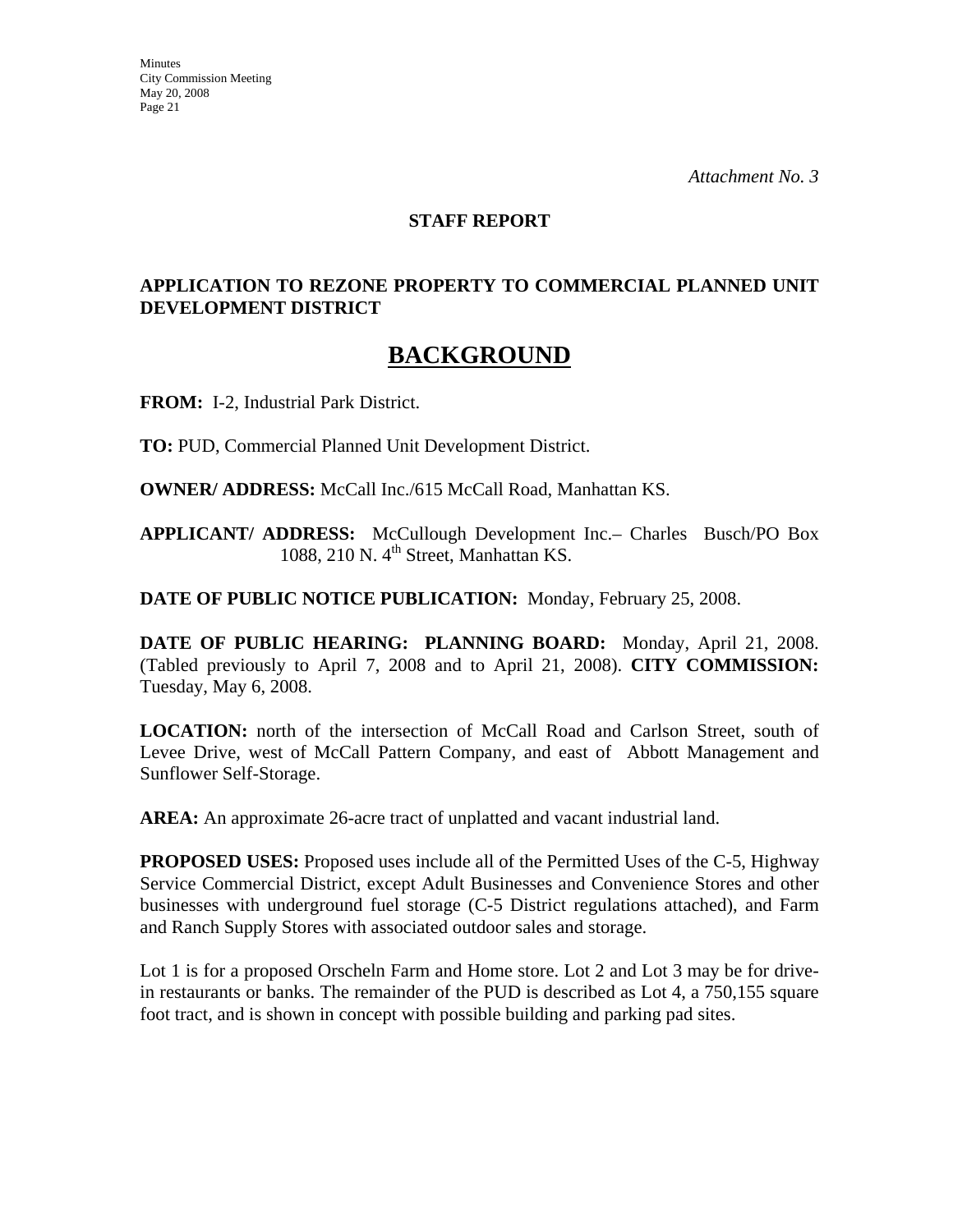**Minutes** City Commission Meeting May 20, 2008 Page 22

**PROPOSED BUILDINGS AND STRUCTURES:** The proposal consists of a 50,000 square foot Orscheln Farm and Home super store on Lot 1, with the remainder of the PUD to be developed by future amendments. The applicant has proposed three tiers of development with each having suggested architectural, landscaping, signage, building placement, parking design and other considerations (see written application documents).

The first tier consists of the frontage lots along McCall Road. The second and third tiers would include those lots north of the frontage lots along MCall Road, the majority of which front on proposed Carlson Circle. The Orscheln Farm and Home store is in the second tier.

# **Orscheln Farm and Ranch**

The proposed Orscheln Farm and Home business on Lot 1 is for the relocation of its existing business from its current location on the southwest corner of McCall Road and Enoch Lane. The one-story flat roofed building is 22 feet in height, with an exterior of tan aggregate covered metal panels similar in color and material to the McCall Pattern Company. An entry canopy extends along the south elevation of the building for the majority of its face. There is a small covered entry on the west face of the building. Each canopy has supporting brick columns. The main entrance is along the south face of the building and includes an anodized glass entrance.

To the east of the building is an approximate 20,000 square foot outdoor storage, sales and display area, which will be enclosed by an approximate nine (9) foot black aluminum fence with ten (10) foot split faced block accent columns. The north fence and south fence are gated for entry and exit to the storage area. Outdoor storage, sales and display are also proposed along the sidewalk on the south entry side of the building and along the west side of the building.

Sidewalk display includes smaller lawn and garden plant materials, equipment, tools and supplies, as well as smaller ranch and home supply items. The enclosed area includes large items such as fencing, larger building supplies, water tanks and other larger items. For a more complete list see written application documents.

The remainder of Lot 1 is for off-street parking and landscaped space.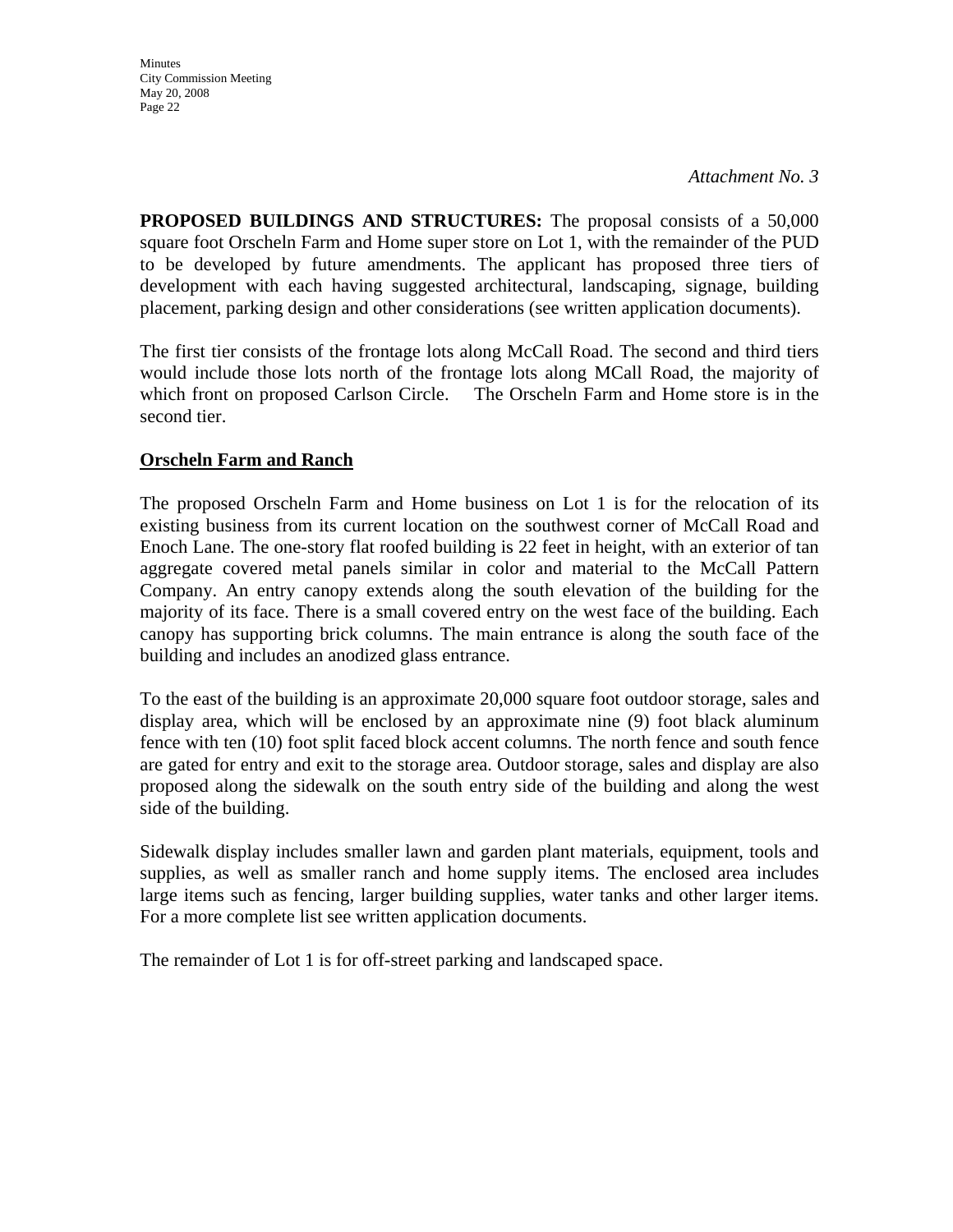*Attachment No. 3* 

#### **PROPOSED LOT COVERAGE-LOT 1**

| <b>Acres/Square Feet</b> | <b>Percentage</b> |
|--------------------------|-------------------|
| 50,000 square feet       | 28%               |
| $20,000$ square feet     | 11%               |
| 91,185 square feet       | 51%               |
| $17,105$ square feet     | 10%               |
|                          |                   |

## **See Sheet C3 of the PUD drawings for projected coverages for the balance of the PUD.**

#### **PROPOSED SIGNS-LOT 1**

| <b>Type</b>                                              | <b>Dimensions</b>                                                                           | <b>Lighting</b>                                     |
|----------------------------------------------------------|---------------------------------------------------------------------------------------------|-----------------------------------------------------|
| One Wall/Box Store Name                                  | 40 ft. long by 5.5 ft tall (220sq Internally lit<br>ft in area)                             |                                                     |
| One wall painted Tire Shop<br>One ground sign (Orscheln) | 6 ft by 1 ft (6 sq ft in area)<br>15 feet by 10 ft 8 in. (160 sf ft)<br>in area incl. base) | None proposed<br>May be ground or<br>internally lit |
| Two ground entry (McCall 20 by 8 ft 5 in.<br>Landing)    |                                                                                             | Internally lit letters                              |

Entry signs are located on either side of the proposed Carlson Circle entrance at the intersection of Carlson Circle and McCall Road. Signs will be internally illuminated aluminum letters mounted on limestone veneer walls with limestone caps. Each wall is 20 feet long by 8 feet 5 inches in height at its maximum column height and 4 feet in height at the midpoint. The sign indicating "McCall Landing" on each ground sign wall is 13 feet in length by 1 foot 4 inches in height or 17 square feet in area.

The Orscheln ground sign will be constructed on a 3 foot limestone base with a 12 foot tall section constructed of materials matching the Orscheln building (textured metal aggregate panels). Total height is 15 feet by 10 feet 8 inches in width. The "Orscheln Farm & Home" sign on 12 foot ground sign section is at the top of the structure and is 10 feet in length by 2 feet in height or 20 square feet in area. The sign may be ground lit; however, because the "Orscheln Farm & Home" portion is at the top of the structure, it may internally lit with no ground lighting of the remainder.

Each main entry sign and the Orschlen ground sign will be in a landscaped base.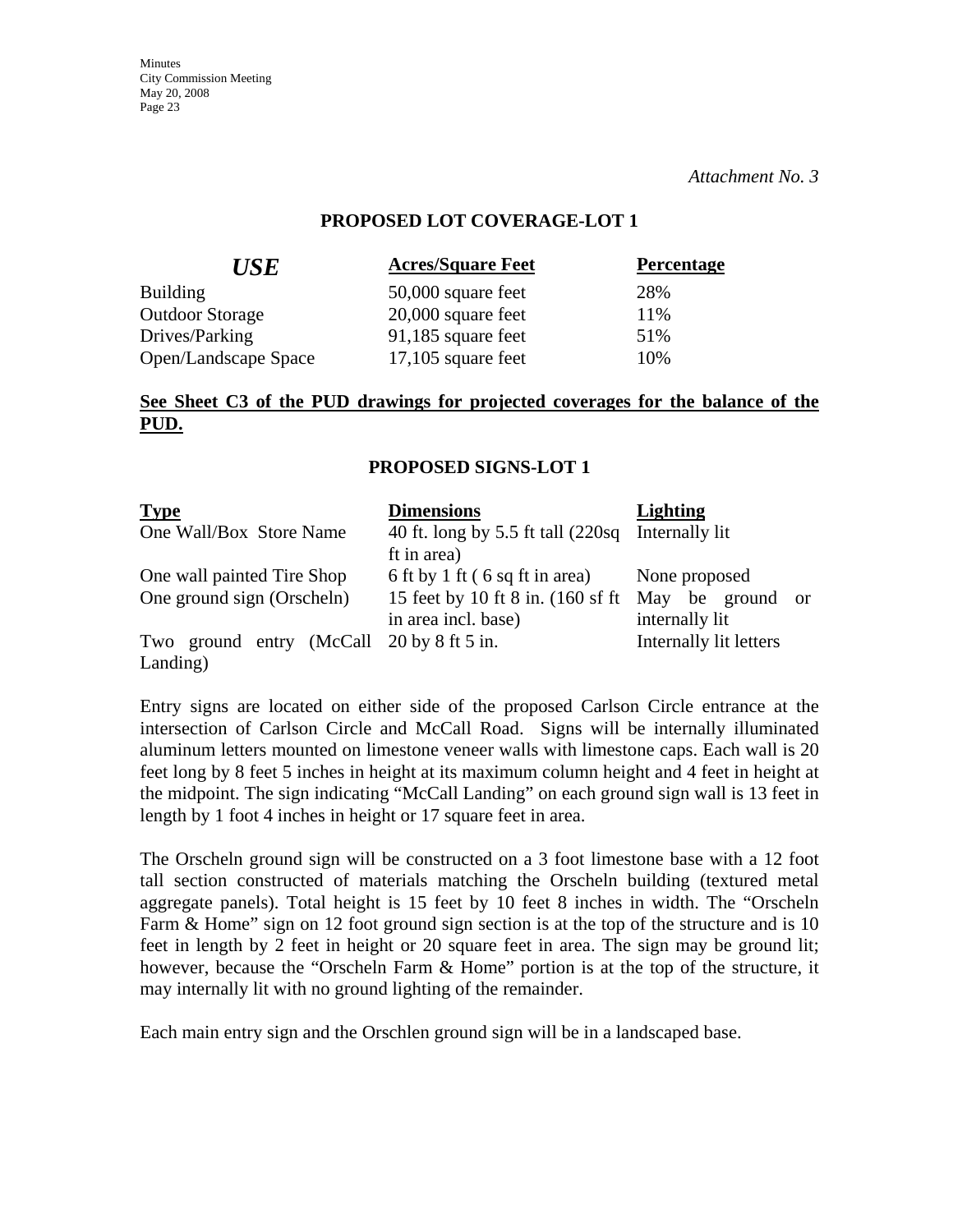*Attachment No. 3* 

The applicant's overall sign proposal for the PUD is generally consistent with the sign requirements for the C-2, Neighborhood Shopping District, but not specifically noted. To ensure consistency throughout the PUD, the sign requirements of the C-2 District should apply to all of McCall Landing PUD. Future amendments may contain requests for sign changes for a specific site.

The applicant has proposed each business be allowed one temporary banner sign. Normally exempt signs such as address numerals and construction sign will be allowed as well.

**PROPOSED LIGHTING:** Carlson Circle street and Lot 1 parking lot lights are fullcutoff, 30 foot tall black anodized metal poles. Building lights will accent entrances and provide general security and are full cut-off design.

# **REVIEW CRITERIA FOR PLANNED UNIT DEVELOPMENTS**

**1. LANDSCAPING:** Lot 1 is landscaped primarily with a combination of deciduous trees scattered throughout the parking lot and along the Carlson Circle frontage. In addition, building foundation plantings are proposed on the west side of Orscheln. A landscaped entry sign island is proposed at the entrance to Lot 1 off Carlson Circle. The island will be landscaped with a variety of evergreen and flowering plants. The entry islands at the Carlson Circle and McCall Road intersection will be similarly landscaped to include a tree and lawn frontage along Carlson Circle up to Lot 1. Minimum landscaped space is 5% for parking and drive areas for typical C-5 District development. Eighteen trees would be required and 27 are proposed. The proposed landscape space exceeds what is required.

Underground irrigation will maintain landscape areas on the street and on Lot 1.

The remainder of the site will be seeded with K-31 fescue grass, or native grasses, until each lot is developed. However, all other lots should provide landscaping meeting or exceeding the minimum parking lot requirements as per the Manhattan Zoning Regulations, and all buildings should include foundation plantings along their front facades.

**2. SCREENING:** The trash dumpster for Orschlen's is proposed to be screened with a 6 foot cedar fence with gates. Staff recommends that trash enclosures be masonry to be more permanent. The 20,000 square foot outdoor storage area will be enclosed by a metal fence as described above. The fenced outdoor storage area is approximately 320 feet from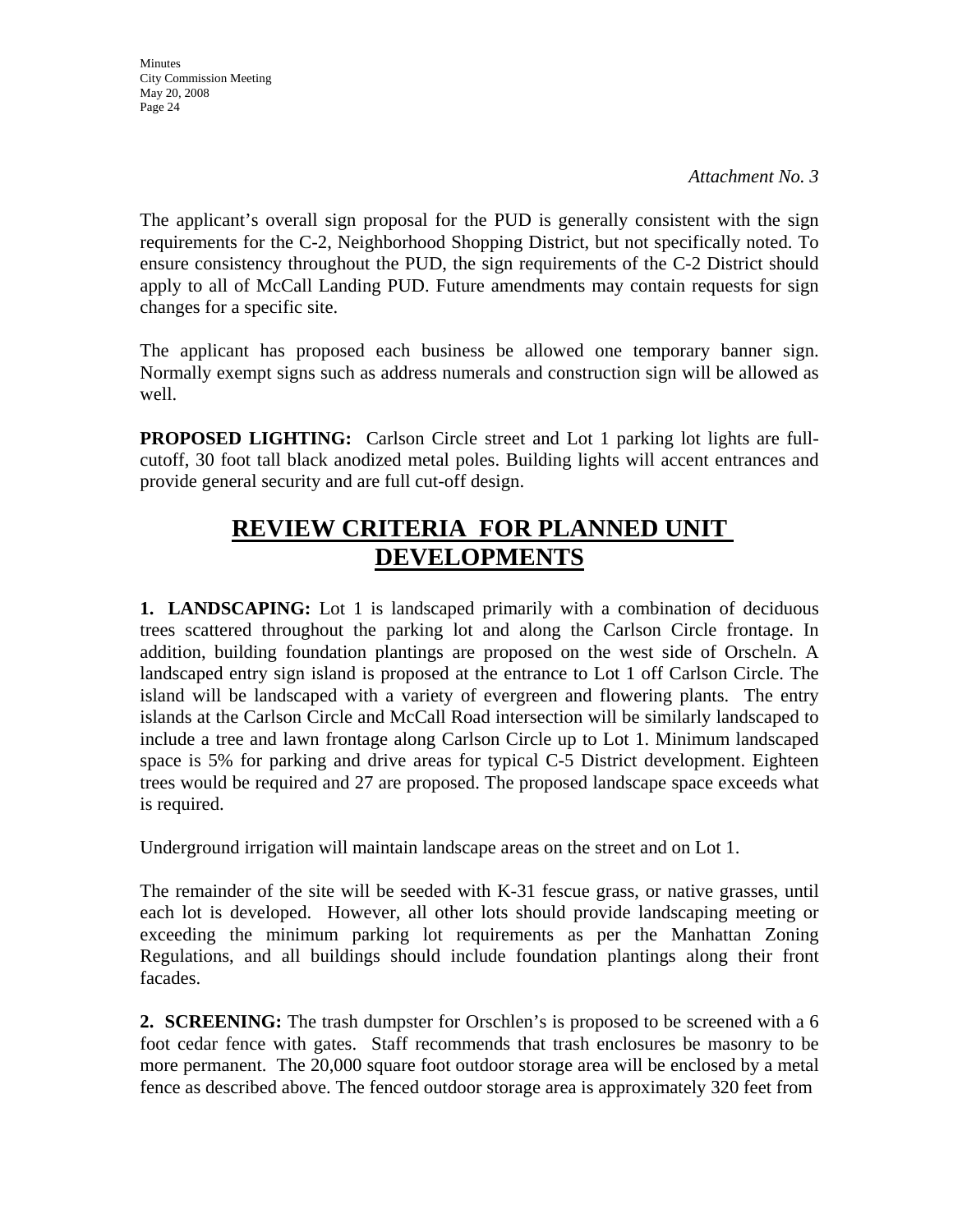**Minutes** City Commission Meeting May 20, 2008 Page 25

the McCall Road right-of-way and separated from Carlson Circle by the building. Display areas along the west side of the building will be approximately 80-feet from Carlson Circle and visible from the street. Display on the south side of the building will be visible from Carlson Circle and may be visible from McCall Road.

**3. DRAINAGE:** The site drains in two directions, northeast and southeast. The site will be graded to drain to a sedimentation basin north of the Orscheln site, then into a detention basin and to the north to Levee Drive and open swales along the street. The remainder of the site drains to open swaless along McCall Road. The City Engineer has reviewed the drainage study (memo attached) and accepts the consultant's drainage study.

**4. CIRCULATION:** The PUD will be accessed from McCall Road from a proposed new street, Carson Circle and a right-in right out at the southeast corner of the PUD and a future curb cut in the southwest corner of Lot 4, which will be addressed with the future amendment of Lot 4. Access is otherwise prohibited from lots abutting McCall Road and extending along the east and west sides of Carlson Circle a distance of approximately 170 feet. As proposed, vehicle and pedestrian access is safe and efficient.

#### **Streets**

McCall Road is not built to an urban section with curb and gutter, storm water improvements or sidewalks. Currently, the street is a three lane section with two through lanes and a center turn lane.

Internal access to Lot 1 is from proposed Carlson Circle, which will be located north the intersection of existing Carlson Street to the south, and will extend to the north approximately 700 feet terminating in a cul-de-sac turnaround. The Carlson Circle entrance is approximately 80 feet in width at its southern end to accommodate turning lanes and an entrance island and reduces in width to 60 feet approximately 300 feet north of the entrance.

Access to the site is also proposed from a right in right out driveway with turning lanes at the southeastern corner of the PUD off McCall Road, and will extend to the north approximately 200 feet to provide public access to proposed Lot 3 and Lots 1 and 2.

A future Travel Easement or right-of-way may extend to the west for future development anticipated with adjacent property.

The proposed cul-de-sac, Carlson Circle, is approximately 700 feet in depth, or 100 feet greater than the maximum 600 foot permanent dead-end length allowed by the Manhattan Urban Area Subdivision Regulations. However, a potential frontage road is shown on the site plan, which extends to the west for future access. If the frontage road is built, the cul-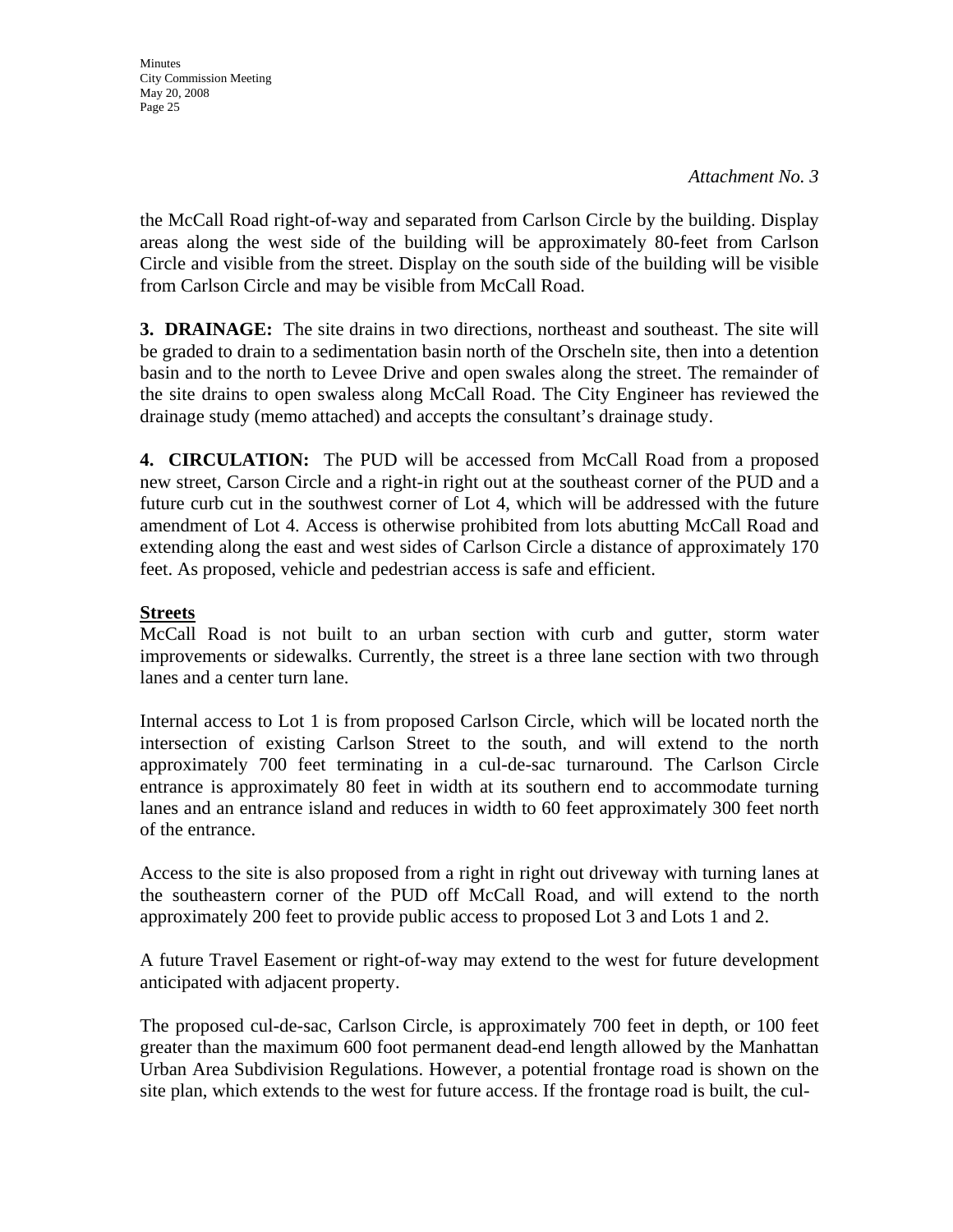**Minutes** City Commission Meeting May 20, 2008 Page 26

de-sac depth is reduced to approximately 460 feet in depth from the frontage road and Carlson Circle intersection.

## **Sidewalks and Pedestrian Circulation**

No sidewalk currently exists along McCall Road. Sidewalks are proposed along the north side of McCall Road in the PUD at the time the street is built to an urban section. Sidewalks will be constructed along one side of proposed Carlson Circle. Pedestrian connections from the public sidewalks will provide access to Orscheln's in the short term from Carlson Circle and in the long term from McCall Road as the lots to the south of Orschlen's develop.

# **Off-street parking**

The Orscheln store generates a demand for 166 off street parking spaces (164 for the retail space and 1 for office space) and 170 are proposed. Three spaces south of the entrance are set aside for the pedestrian access toward McCall Road when the site is constructed to ensure the pedestrian connection is provided. Off-street parking is met as proposed.

Future lots will be considered with amendments for the specific use and demand generated.

A traffic report was submitted and reviewed by the City Engineer with comments (see attached memo from City Engineer). McCall Road is adequate as a three lane section, two through lanes and a center turn lane, for Lots 1-3, referred to in the Traffic Impact Study as Phases 1 and 2. As noted in the City Engineers memo, Phase 3 (Lot 4, or any portion) should not occur until McCall Road is upgraded to a five lane section. If Phase 3 occurs then excessive delays are expected. A traffic signal at Carlson Circle and McCall Road would be installed with street improvements and Phase 3.

**5. OPEN SPACE AND COMMON AREA:** The majority of open space is dedicated to parking and drives on the Orscheln's site (approximately 51% of the site) and landscaping area (approximately 10%) of the site.

Future sites will be evaluated with future amendments.

**6. CHARACTER OF THE NEIGHBORHOOD:** McCall Road corridor from the intersection of US 24 Highway to the intersection with Tuttle Creek Boulevard is a mixture of industrial manufacturing and research uses, as well as commercial/highway commercial uses. Several of the uses allowed in the I-2 District, such as car washes, health and fitness centers and self storage units are also allowed in the commercial retail and highway service district.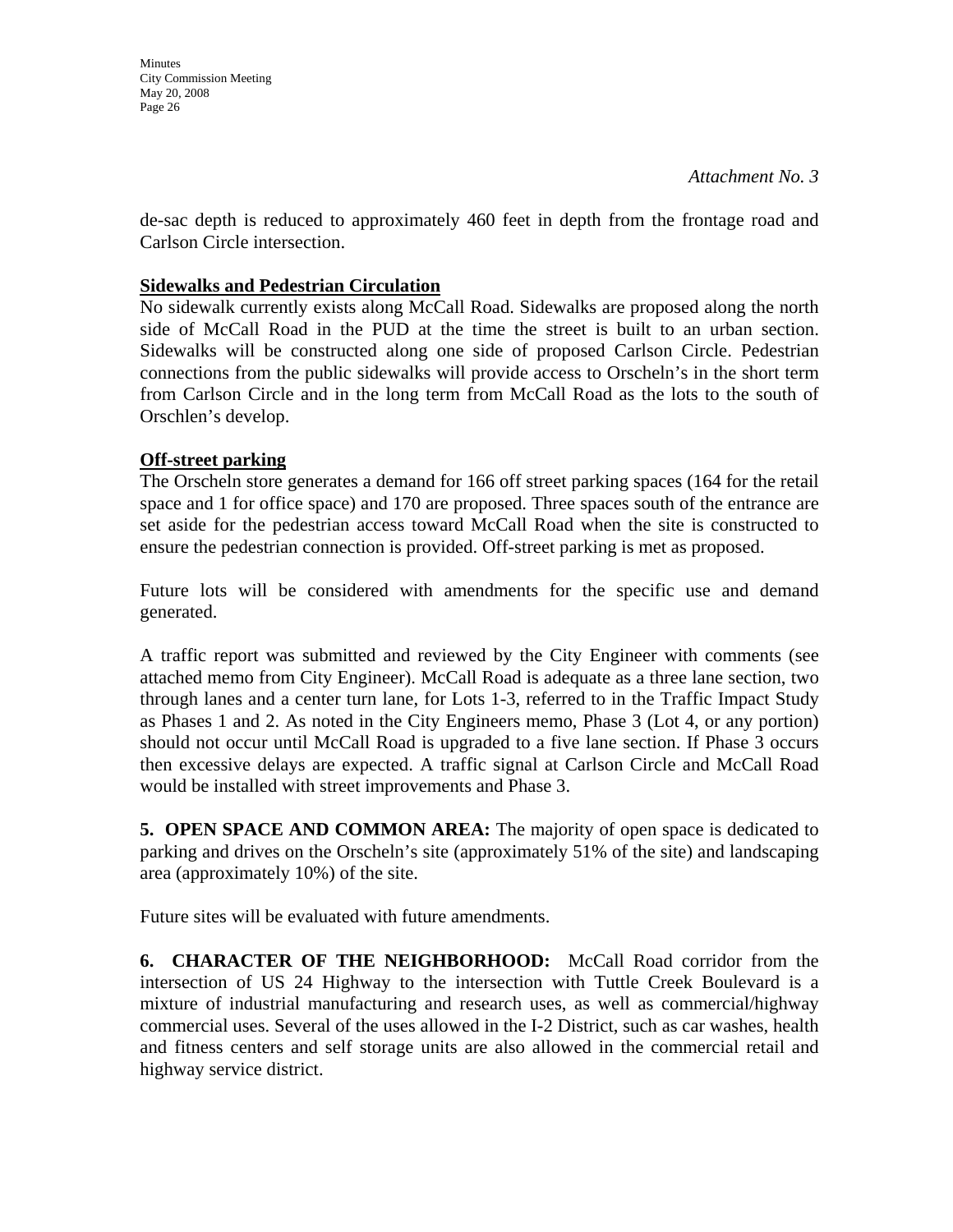# **MATTERS TO BE CONSIDERED WHEN CHANGING ZONING DISTRICTS**

**1. EXISTING USE:** Undeveloped open agricultural field.

**2. PHYSICAL AND ENVIRONMENTAL CHARACTERISTICS:** Flat and tilled with the western the majority of the site in the 100 Year Flood Plain and the remainder in the 500 Year Flood Plain.

# **3. SURROUNDING LAND USE AND ZONING:**

**(a.) NORTH:** City water well fields, Levee Drive: I-2 District.

**(b.) SOUTH:** McCall Road, Orscheln's Farm and Home store, GTM manufacturing, research facilities, car wash, self storage facilities, automobile sales and service; C-5, Highway Service Commercial District and I-2 District.

**(c.) EAST:** McCall Pattern Company; I-2 District.

**(d.) WEST:** Self storage and business office, and contractors; I-2 District.

## **4. CHARACTER OF THE NEIGHBORHOOD:** See above.

**5. SUITABILITY OF SITE FOR USES UNDER CURRENT ZONING:** The site could be used for the permitted or conditional uses of the I-2 District. Its current use for agricultural crop is nonconforming to the I-2 District.

**6. COMPATIBILITY OF PROPOSED DISTRICT WITH NEARBY PROPERTIES AND EXTENT TO WHICH IT MAY HAVE DETRIMENTAL AFFECTS:** The site is in a commercial growth corridor and its development as a commercial PUD should be compatible with the surrounding neighborhood. Minimal impact on property along the corridor is expected. However, McCall Road will need to be improved as noted in the City Engineer's memo prior to development of Lot 4. Well head protection zones around City well heads are shown along the northern boundary of the PUD, which extend partially into the PUD, and in which no structure will be allowed. In addition, no underground storage tanks will be allowed. No access to the north or east is proposed; however, access is proposed to the west for future anticipated development.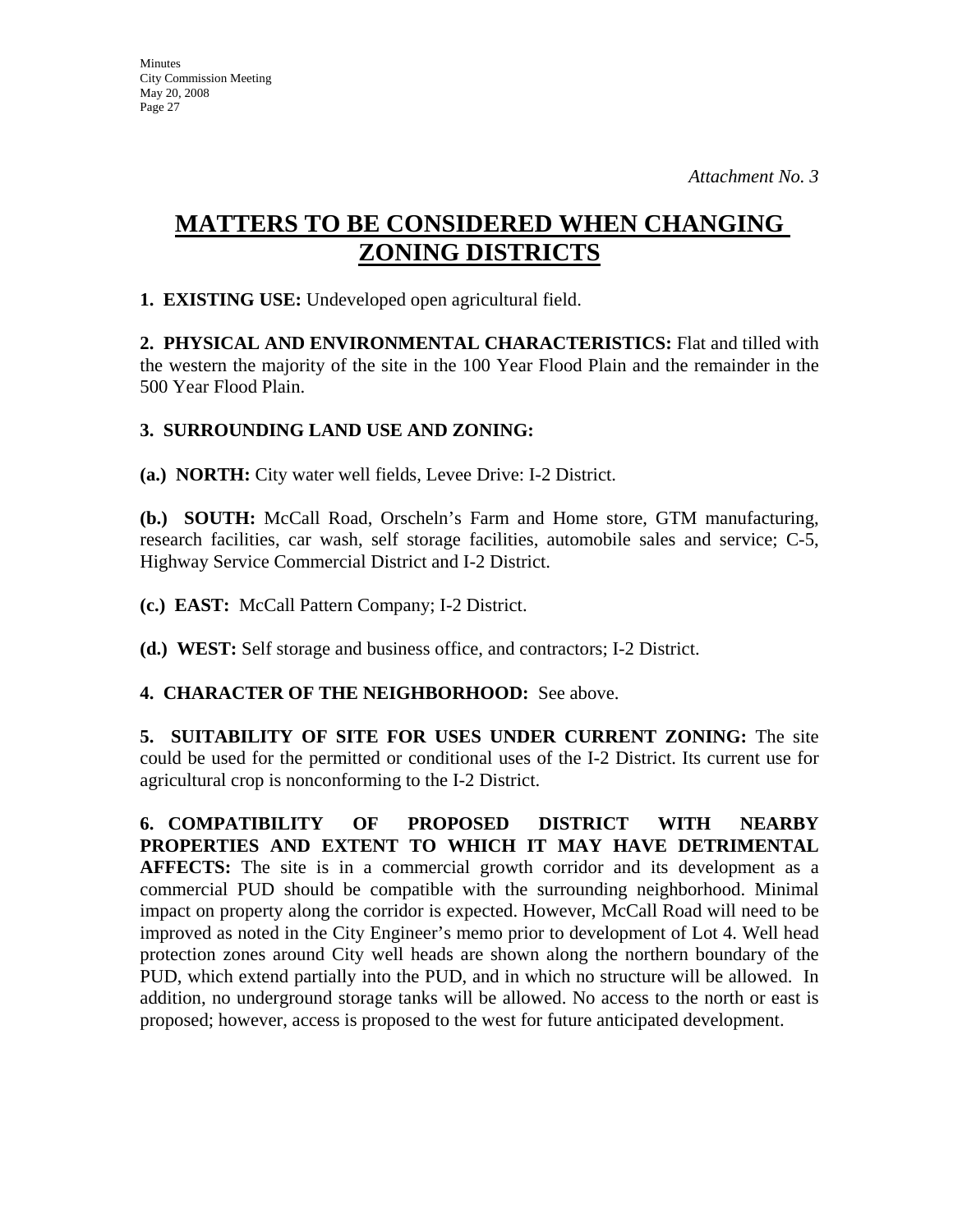*Attachment No. 3* 

**CONFORMANCE WITH COMPREHENSIVE PLAN:** The site is in the Northeast Planning Area of the Future Land Use Map of the Comprehensive Plan. The site is shown as Industrial (IND) on the map. The proposed rezoning would implement a development generally consistent with the policies applicable to all commercial development, as well as policies applicable to Community Commercial, set out below after the policies of the IND category.

Policies of the IND category include:

# **Employment: Industrial and Office**

# **BACKGROUND AND INTENT**

*Employment uses within the Urban Area are intended to provide concentrated areas of high quality employment facilities for uses such as office headquarters, research and development facilities, and educational facilities, as well as locations for light and heavy manufacturing, warehousing and distribution, indoor and screened outdoor storage, and a wide range of other industrial services and operations.* 

## **INDUSTRIAL (IND)**

#### *I 1: Characteristics*

*The Industrial designation is intended to provide locations for light and heavy manufacturing, warehousing and distribution, indoor and screened outdoor storage, and a wide range of other industrial services and operations. Typically, heavy industrial uses involve more intensive work processes, and may involve manufacturing or basic resource handling and/or extraction. Design controls within an Industrial area are not as extensive as in the Office/Research Park category and a broader range of uses is permitted.* 

## *I 2: Location*

*Because of their potential environmental impacts, Industrial uses should generally be located away from population centers or must be adequately buffered. Traffic generated by industrial uses should not pass through residential areas. Sites should have access to one or more major arterials or highways capable of handling heavy truck traffic. Railroad access is also beneficial to certain types of heavy industrial uses. Light industrial uses can typically be located in areas that also contain some highway-oriented commercial uses, and might benefit from close proximity and better access to their local customer base.* 

## *I 3: Screening*

*Storage, loading and work operations should be screened from view along all industrial area boundaries (when adjacent to non-industrial uses) and along all public streets.*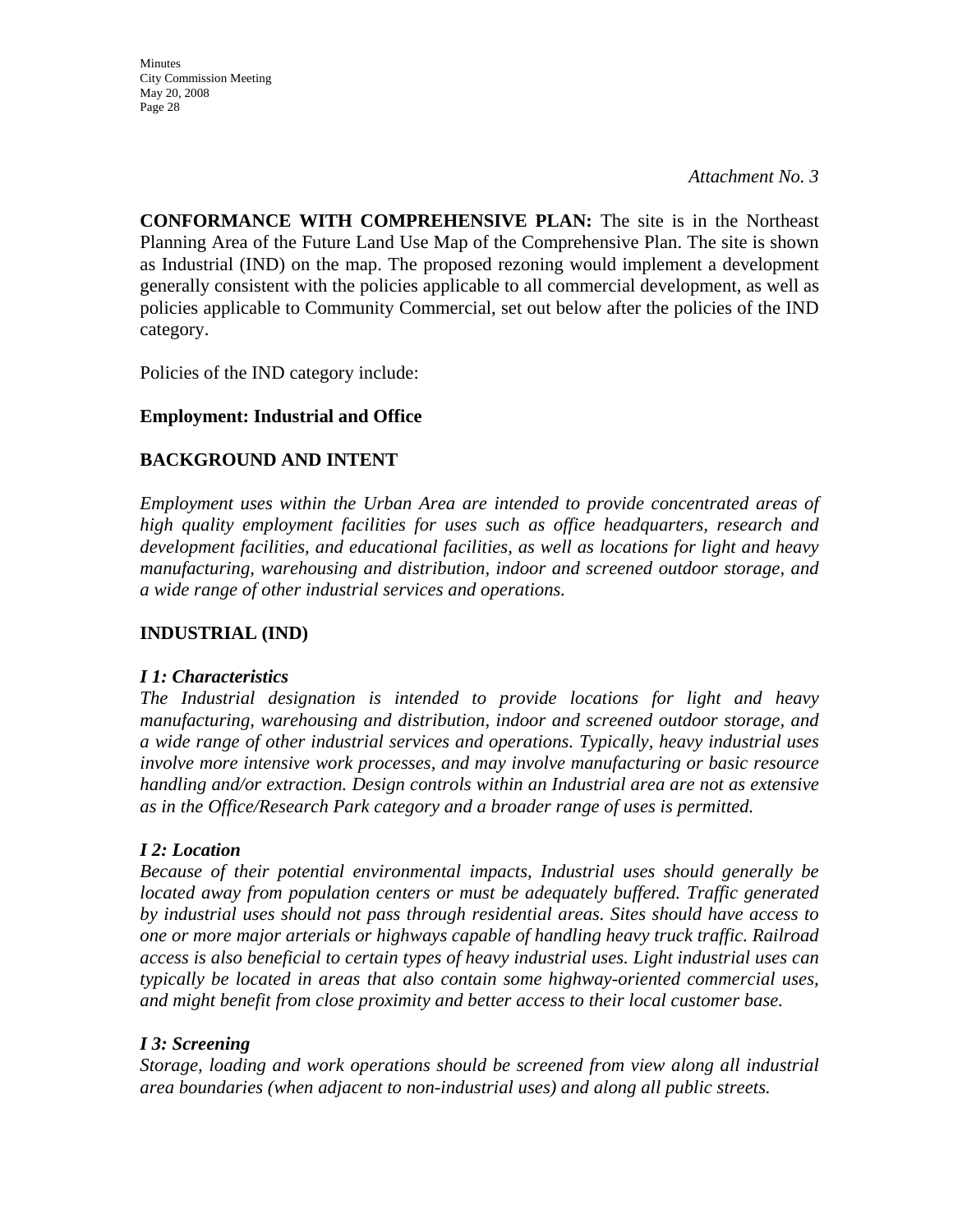Commercial policies include:

#### **Commercial**

# **BACKGROUND AND INTENT**

*The City contains numerous commercial areas that provide the necessary goods and services for residents of the community and region as well as visitors. Commercial developments must be located and designed to balance market opportunities with access and location. In addition, the location and design of commercial areas must be incorporated into surrounding areas, rather than altering the character of surrounding neighborhoods. While the Downtown, or Central Core District, will remain the primary focus of regional commercial activity for the community and region, a variety of other community and neighborhood scale commercial centers will be distributed throughout the community to provide for the day-to-day needs of residents.* 

# **COMMERCIAL- ALL CATEGORIES**

## *C 1: Designate Commercial Areas According to Their Role and Function in the Region*

*To provide a variety of commercial services to the community, three commercial designations are provided, depending on the center's scale, purpose, location, and intensity of use. These include the Central Core District, Community Commercial, and Neighborhood Commercial.* 

## *C 2: Distribution of Commercial Services*

*Commercial centers should be distributed throughout the community to provide ease of access for all residents and minimize the need for cross-town vehicle trips.* 

## *C 3: Locate All Commercial Uses in Activity Centers*

*Commercial services should be concentrated and contained within planned activity centers, or nodes, throughout the community. Development of distinct commercial nodes will help preserve the residential character of many of the major street corridors throughout the community and help prevent the negative impacts caused by multiple access points along a corridor. Commercial activities, when grouped in cohesive centers or nodes, result in more viable areas compared to scattered or isolated single use commercial sites. Activity centers, or nodes, provide a variety of services in a concentrated location to promote "one-stop shopping" and minimize the need for multiple vehicle trips. Each center has a limited number of vehicle access points to minimize*  impacts on surrounding uses and maintain an efficient traffic flow to and from the site. *Uses are typically clustered on larger sites near the intersection of two major streets rather than being developed in linear, "strip" configurations along major street*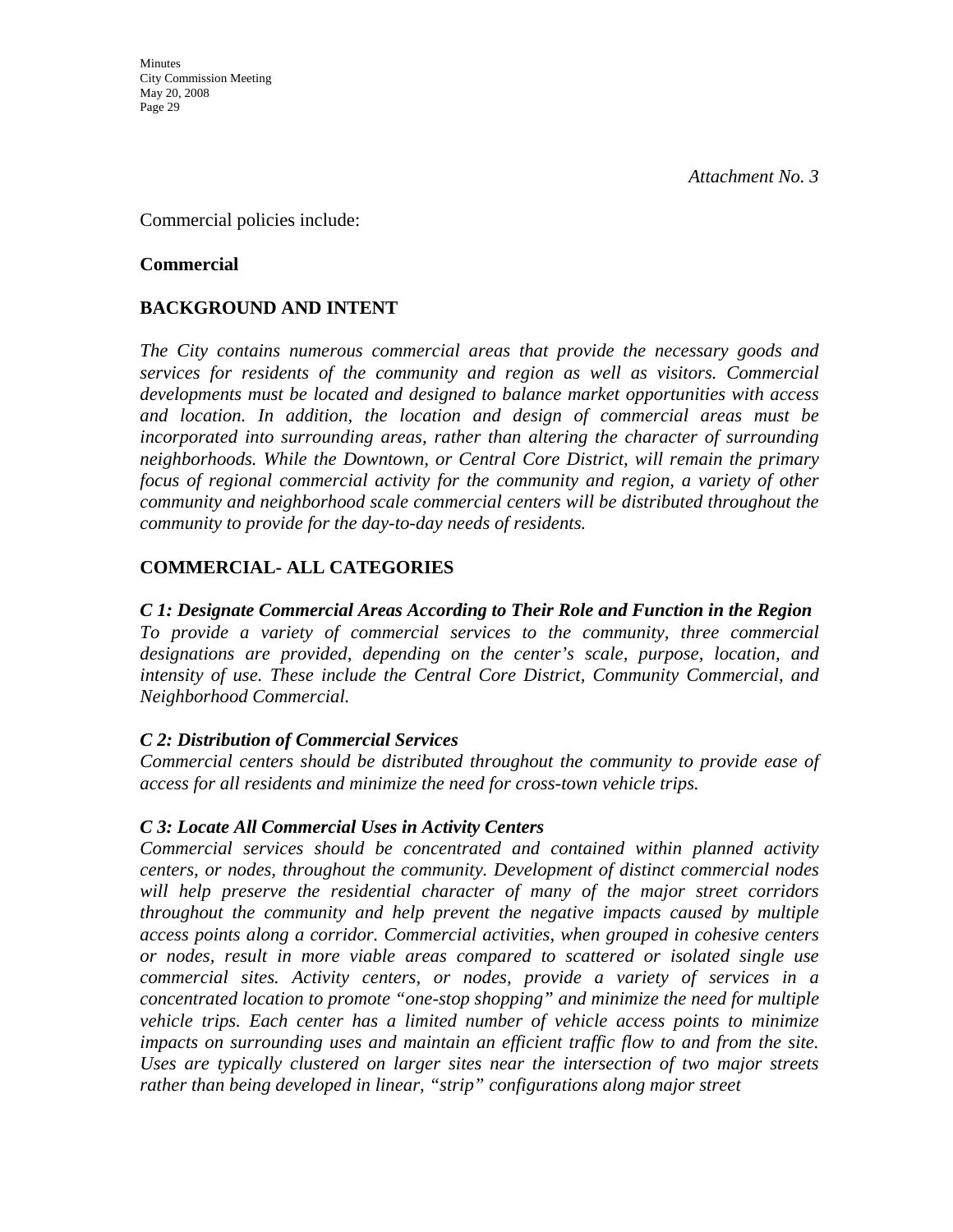Minutes City Commission Meeting May 20, 2008 Page 30

*corridors. Linear development patterns, particularly when parcels provide a single use and are developed independently, can require multiple access points and lead to disruption of traffic flow on adjacent streets. Although lot sizes and/or configurations in some areas may warrant the use of a more linear development pattern, it is generally discouraged.* 

#### *C4: Include a Mix of Uses in New and Redeveloped Commercial Areas*

*New development and redevelopment should include a mix of uses of different types and sizes, creating a diversity of activity and avoiding large, single-use buildings and dominating parking areas.* 

#### *C5: Promote a High Quality Urban Environment*

*The physical design of commercial development areas shall promote a high quality urban environment, as expressed by site layout, building materials and design, landscaping, parking area design, and pedestrian-oriented facilities, such as through use of design guidelines.*

## **COMMUNITY COMMERCIAL (CC)**

## *CC 1: Characteristics*

*Community Commercial Centers provide a mix of retail and commercial services in a concentrated and unified setting that serves the local community and may also provide a limited draw for the surrounding region. These centers are typically anchored by a larger national chain, between 120,000 and 250,000 square feet, which may provide sales of a variety of general merchandise, grocery, apparel, appliances, hardware, lumber, and other household goods. Centers may also be anchored by smaller uses, such as a grocery store, and may include a variety of smaller, complementary uses, such as restaurants, specialty stores (such as books, furniture, computers, audio, office supplies, or clothing stores), professional offices and health services. The concentrated, unified design of a community commercial center allows it to meet a variety of community needs in a "onestop shop" setting, minimizing the need for multiple vehicle trips to various commercial areas around the community. Although some single use highway-oriented commercial activities will continue to occur in some areas, this pattern of development is generally not encouraged.* 

## *CC 2: Location*

*Community Commercial Centers should be located at the intersection of one or more major arterial streets. They may be located adjacent to urban residential neighborhoods and may occur along major highway corridors as existing uses become obsolete and are phased out and redeveloped over time. Large footprint retail buildings (often known as*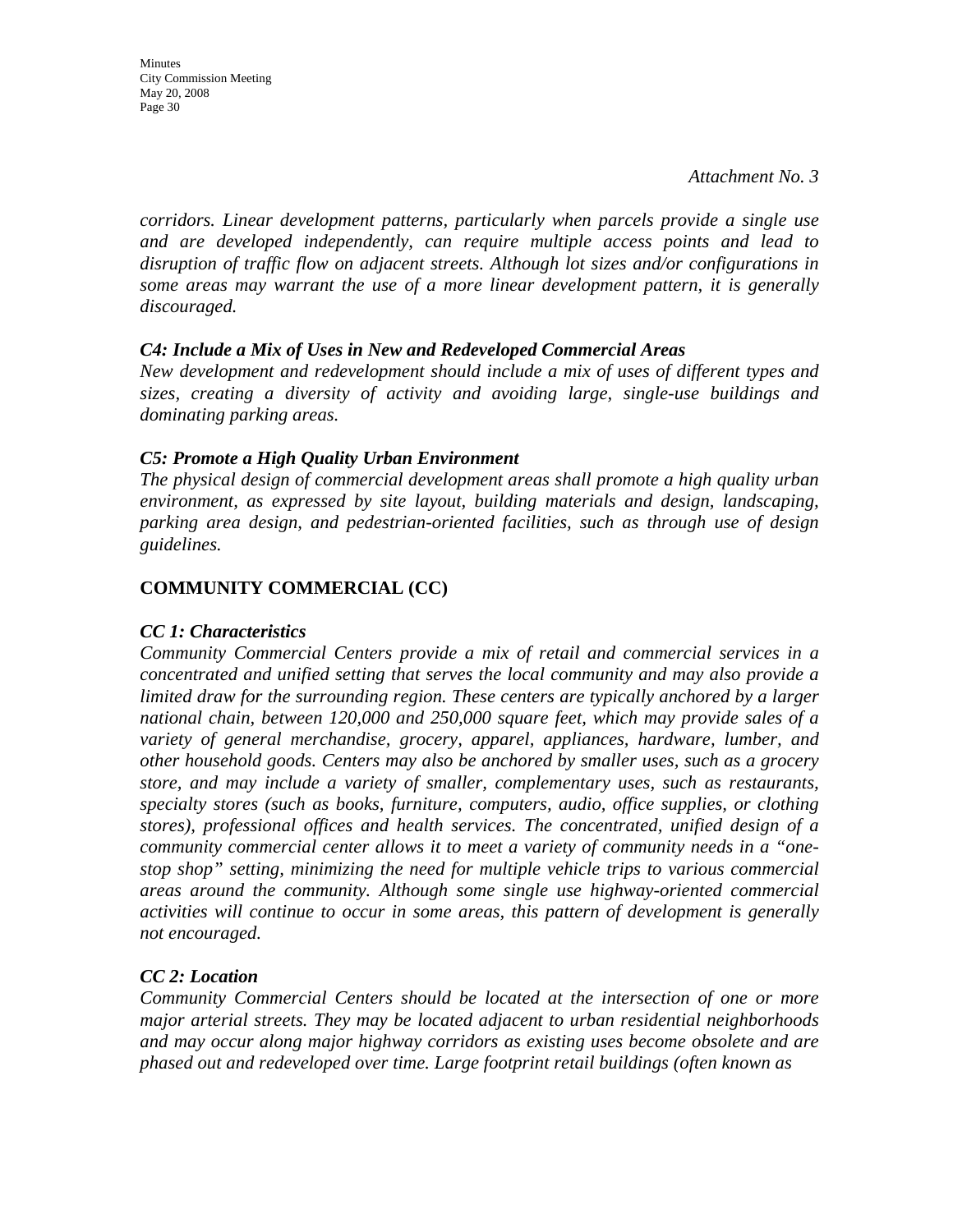Minutes City Commission Meeting May 20, 2008 Page 31

 *"big-box" stores) shall only be permitted in areas of the City where adequate access and services can be provided.* 

## *CC 3: Size*

*Typically require a site of between 10 and 30 acres.* 

# *CC 4: Unified Site Design*

*A unified site layout and design character (buildings, landscaping, signage, pedestrian and vehicular circulation) shall be required and established for the center to guide current and future phases of development. Building and site design should be used to create visual interest and establish a more pedestrian-oriented scale for the center and between out lots.* 

## *CC 5: Architectural Character*

*Community Commercial Centers shall be required to meet a basic level of architectural detailing, compatibility of scale with surrounding areas, pedestrian and bicycle access, and mitigation of negative visual impacts such as large building walls, parking areas, and service and loading areas. While these requirements apply to all community commercial*  development, they are particularly important to consider for larger footprint retail *buildings, or "big-box" stores. A basic level of architectural detailing shall include, but not be limited to, the following:* 

- *Façade and exterior wall plane projections or recesses;*
- *Arcades, display windows, entry areas, awnings, or other features along facades facing public streets;*

*• Building facades with a variety of detail features (materials, colors, and patterns); and* 

*• High quality building materials.* 

## *CC 6: Organization of Uses*

*Community commercial services should be concentrated and contained within planned activity centers, or nodes, throughout the community. Within each activity center or node, complementary uses should be clustered within walking distance of each other to facilitate efficient, "one-stop shopping", and minimize the need to drive between multiple areas of the center. Large footprint retail buildings, or "big-box" stores should be incorporated as part of an activity center or node along with complementary uses. Isolated single store developments are strongly discouraged.*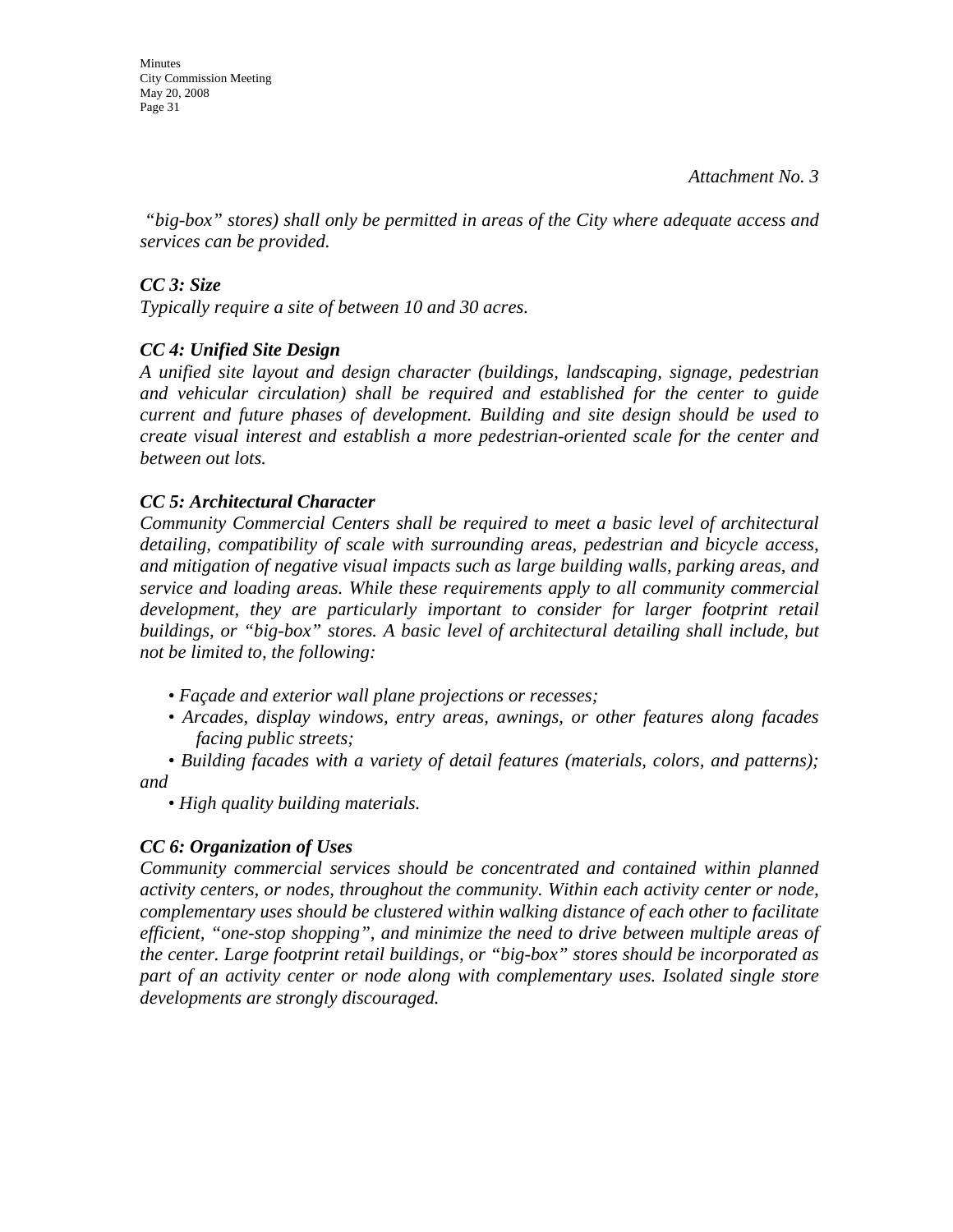## *CC 7: Parking Design and Layout*

*Uninterrupted expanses of parking should be avoided. Parking areas should be broken into smaller blocks divided by landscaping and pedestrian walkways. Parking areas should be distributed between the front and sides of buildings, or front and rear, rather than solely in front of buildings to the extent possible.* 

# *CC 8: Circulation and Access*

*Clear, direct pedestrian connections should be provided through parking areas to building entrances and to surrounding neighborhoods or streets. Integrate main entrances or driveways with the surrounding street network to provide clear.* 

The proposed PUD is in a commercial growth corridor, which has experienced commercial development along a major street, McCall Road, primarily around the Hayes Drive and McCall Road intersection and west to Tuttle Creek Boulevard. The PUD is concentrated primarily off proposed Carlson Circle with lots fronting on McCall Road. The applicant has proposed general development guidelines, including pedestrian circulation, architectural, landscaping, building location and signage considerations consistent with site proximity to McCall Road.

The proposed PUD is in general conformance to the Comprehensive Plan.

**8. ZONING HISTORY AND LENGTH OF TIME VACANT AS ZONED:** Te site has been vacant since annexation in 1968 and zoned to light industrial. In 1969, the site was zoned I-3, Light Industrial District and it, along with the remainder of the industrial park, was rezoned to I-2 District in 1970 and has remained I-2 District to date.

**9. CONSISTENCY WITH INTENT AND PURPOSE OF THE ZONING ORDINANCE:** The intent and purpose of the Zoning Regulations is to protect the public health, safety, and general welfare; regulate the use of land and buildings within zoning districts to assure compatibility; and to protect property values.

The PUD Regulations are intended to provide a maximum choice of living environments by allowing a variety of housing and building types; a more efficient land use than is generally achieved through conventional development; a development pattern that is in harmony with land use density, transportation facilities and community facilities; and a development plan which addresses specific needs and unique conditions of the site which may require changes in bulk regulations or layout. The proposed PUD is consistent with the intent and purposes of the Zoning Regulations, and the intent of the PUD Regulations, subject to the conditions of approval.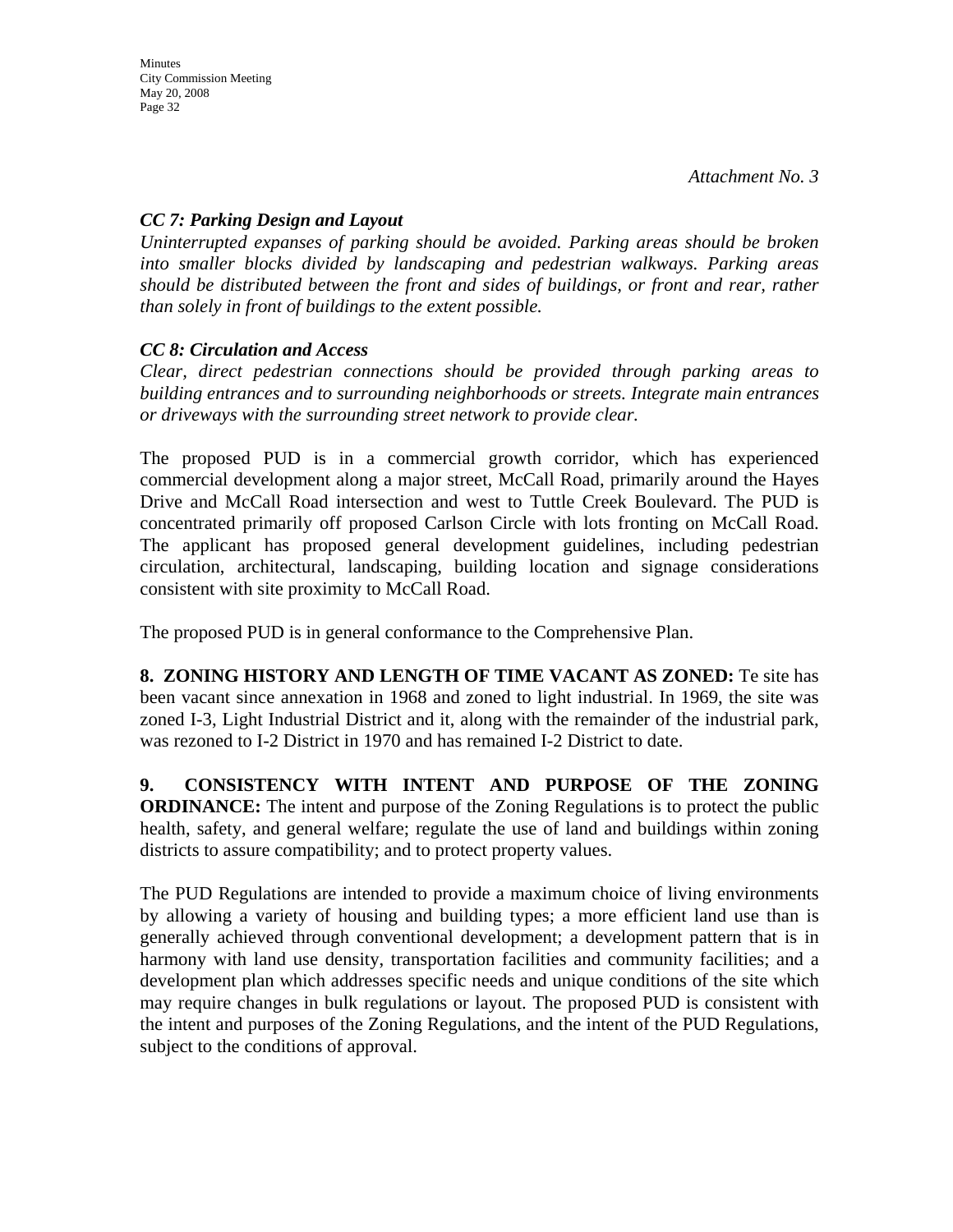**Minutes** City Commission Meeting May 20, 2008 Page 33

The majority of the site is in the 100 Year Flood Plain and building lowest floors must be elevated or flood proofed water tight to one foot above the Base Flood Elevation, which is 1008 feet NGVD. Lowest floors must be at 1009 feet NGVD. City of Manhattan Flood Plain Permits, as well as Kansas Division of Water Resources permits, when applicable, shall be approved prior to issuance of building permits.

Subject to the conditions of approval, proposed McCall Landing PUD is consistent with the Zoning Regulations.

**10. RELATIVE GAIN TO THE PUBLIC HEALTH, SAFETY AND WELFARE THAT DENIAL OF THE REQUEST WOULD ACCOMPLISH, COMPARED WITH THE HARDSHIP IMPOSED UPON THE INDIVIDUAL OWNER:** There appears to be no relative gain to the public, which denial would accomplish. Buildings must be protected to prevent flood damage. No adverse impacts to the public are expected. There may be a hardship to the applicant if the rezoning is denied.

**11. ADEQUACY OF PUBLIC FACILITIES AND SERVICES:** The site is within the City and can be served by public improvements, including street, water, fire service and sanitary sewer. McCall Road is adequate as a three lane section for Lots 1-3 Phases 1 and 2. As noted in the City Engineers memo, Phase 3 should not occur until McCall Road is upgraded to a five lane section. If Phase 3 occurs without street improvements, then excessive delays are expected. As a part of the street improvements, a traffic signal at Carlson Circle and McCall Road would be installed.

# **12. OTHER APPLICABLE FACTORS:** None.

## **13. STAFF COMMENTS AND RECOMMENDATION:**

City Administration recommends approval of the proposed rezoning of McCall Landing Commercial PUD from I-2, Industrial Park District, to PUD, Commercial Planned Unit Development District, with the conditions:

- 1. Permitted uses shall include Farm and Ranch Supply Stores with Outdoor Display and Storage and all of the Permitted Uses allowed in the C-5, Highway Service Commercial District, except for Adult Businesses and Convenience Stores and other businesses with underground fuel storage.
- 2. Outdoor display, storage and sales shall be limited to the outside sidewalk areas shown on the Orscheln's site plan and in the fenced enclosure as shown on the application documents.
- 3. Landscaping of Lot 1 and the entrance islands on both sides of Carlson Circle shall be provided as proposed.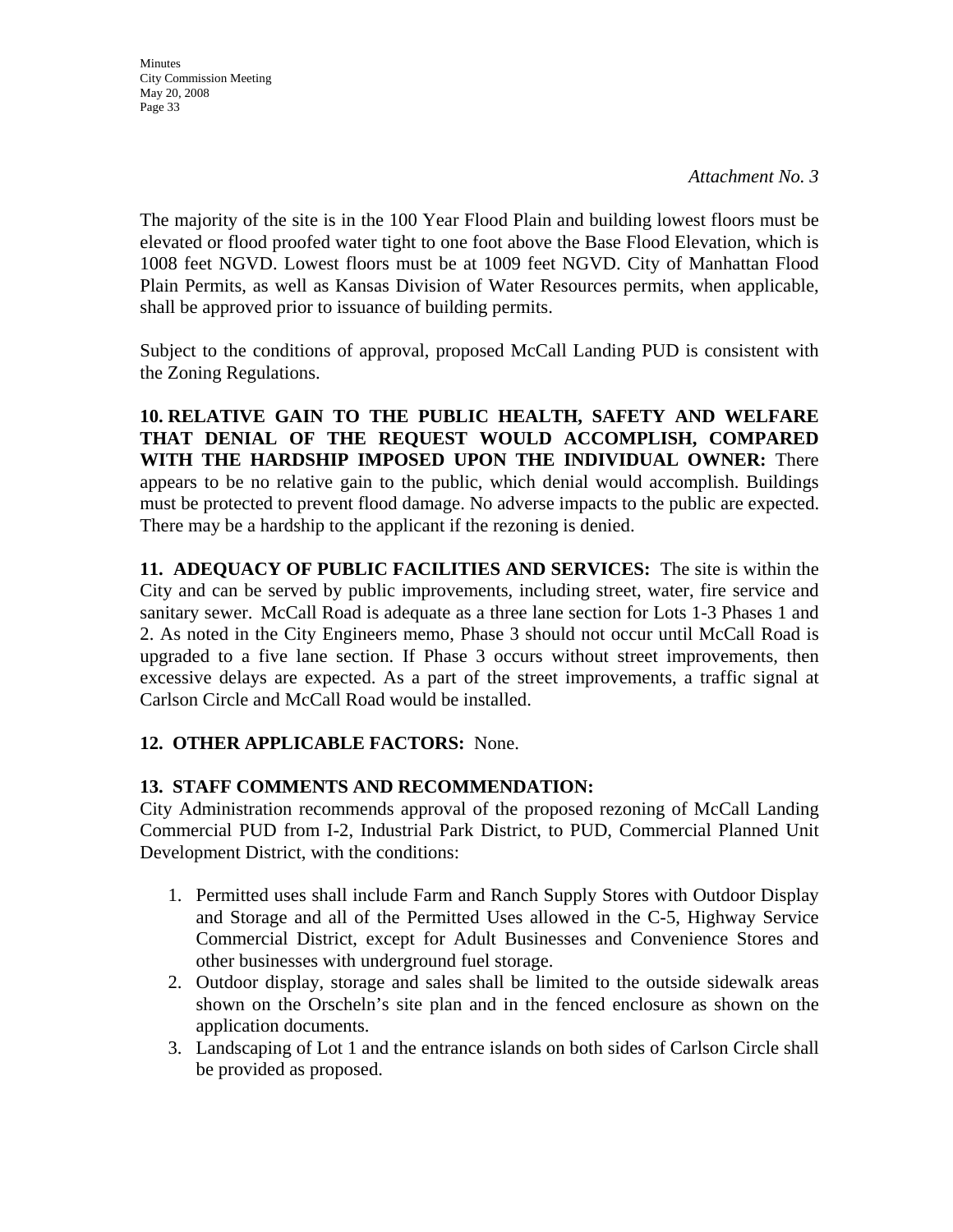- 4. All other lots shall provide landscaping meeting or exceeding the minimum parking lot requirements as per the Manhattan Zoning Regulations, and all buildings shall include foundation plantings along their front facades.
- 5. Landscaping and irrigation shall be provided pursuant to a Landscaping Performance Agreement between the City and the owner, which shall be entered into prior to issuance of a building permit.
- 6. All landscaping and irrigation shall be maintained in good condition.
- 7. Light poles shall be provided as described in the application documents and shall be full cutoff design. Building lighting shall not cast direct light onto public or private streets or adjacent property and shall be full cut-off design.
- 8. Signage for Lot 1 Orscheln's shall be constructed as proposed, consisting of a 15 foot tall ground sign with limestone base, and wall signs as proposed.
- 9. On all other lots there shall be no more than one (1) pole or ground sign per lot. In addition, pole signs shall have a maximum height of 30 feet above the ground; the total gross surface area of pole and ground signs including reader-boards shall be limited to no more than 1 square foot of sign area per 1 foot of linear street frontage and shall not exceed a maximum 200 square feet in area; all pole signs shall be fully skirted and the skirting and the bases of pole and ground signs shall include materials and architectural quality similar to those of the associated principal building such as brick, stone and/or stucco; and signs shall include a landscaped area around the base.
- 10. Wall signs on all other lots shall conform to the C-2, Neighborhood Shopping District of the Manhattan Zoning Regulations.
- 11. The two ground entry signs for the development, shall be constructed as proposed, at the northwest and northeast quadrants of the Carlson Circle – McCall Road intersection.
- 12. Temporary banner signs should be limited to no more than one (1) banner sign per lot. Exempt signage shall include signage described in Article VI, Section 6-104  $(A)(1),(2),(4),(5),(7)$  and  $(8)$ ; and Section 6-104  $(B)(2)$ , of the Manhattan Zoning Regulations. Temporary sales aids and portable signs, as described in Article VI, Signs, of the Manhattan Zoning Regulations, shall be prohibited.
- 13. All trash enclosures shall be constructed of masonry walls with gates.
- 14. No development on Lot 4, or any portion thereof, shall occur until McCall Road is improved to a 5-lane urban section and a traffic signal is installed at the intersection of Carlson Circle and McCall Road.
- 15. Prior to the development of the remainder of future lots, an amendment of the PUD shall be submitted and approved prior to issuance of any necessary permits.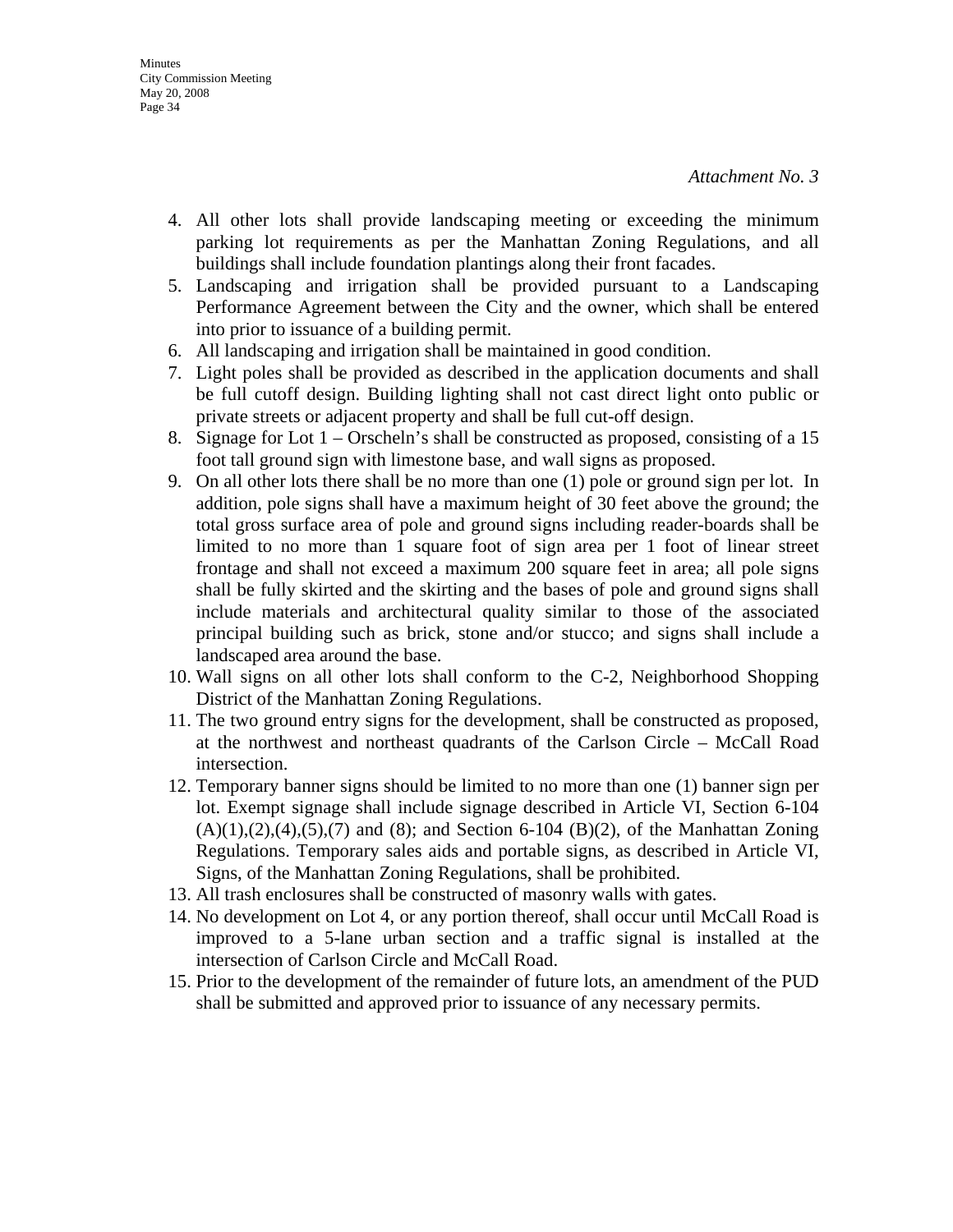# **ALTERNATIVES:**

- 1. Recommend approval of the proposed rezoning of McCall Landing Commercial PUD from I-2, Industrial Park District, to PUD, Commercial Planned Unit Development District stating the basis for such recommendation, with the conditions listed in the Staff Report.
- 2. Recommend approval of the proposed rezoning of McCall Landing Commercial PUD from I-2, Industrial Park District, to PUD, Commercial Planned Unit Development District, and modify the conditions, and any other portions of the proposed PUD, to meet the needs of the community as perceived by the Manhattan Urban Area Planning Board, stating the basis for such recommendation, and indicating the conditions of approval.
- 3. Recommend denial of the proposed rezoning, stating the specific reasons for denial.
- 4. Table the proposed rezoning to a specific date, for specifically stated reasons.

# **POSSIBLE MOTION:**

The Manhattan Urban Area Planning Board recommends approval of the proposed rezoning of McCall Landing Commercial PUD from I-2, Industrial Park District, to PUD, Commercial Planned Unit Development District, based on the findings in the staff report, with the (15) fifteen conditions recommended by City Administration.

**PREPARED BY:** Steve Zilkie, AICP, Senior Planner

**DATE:** April 15, 2008

08016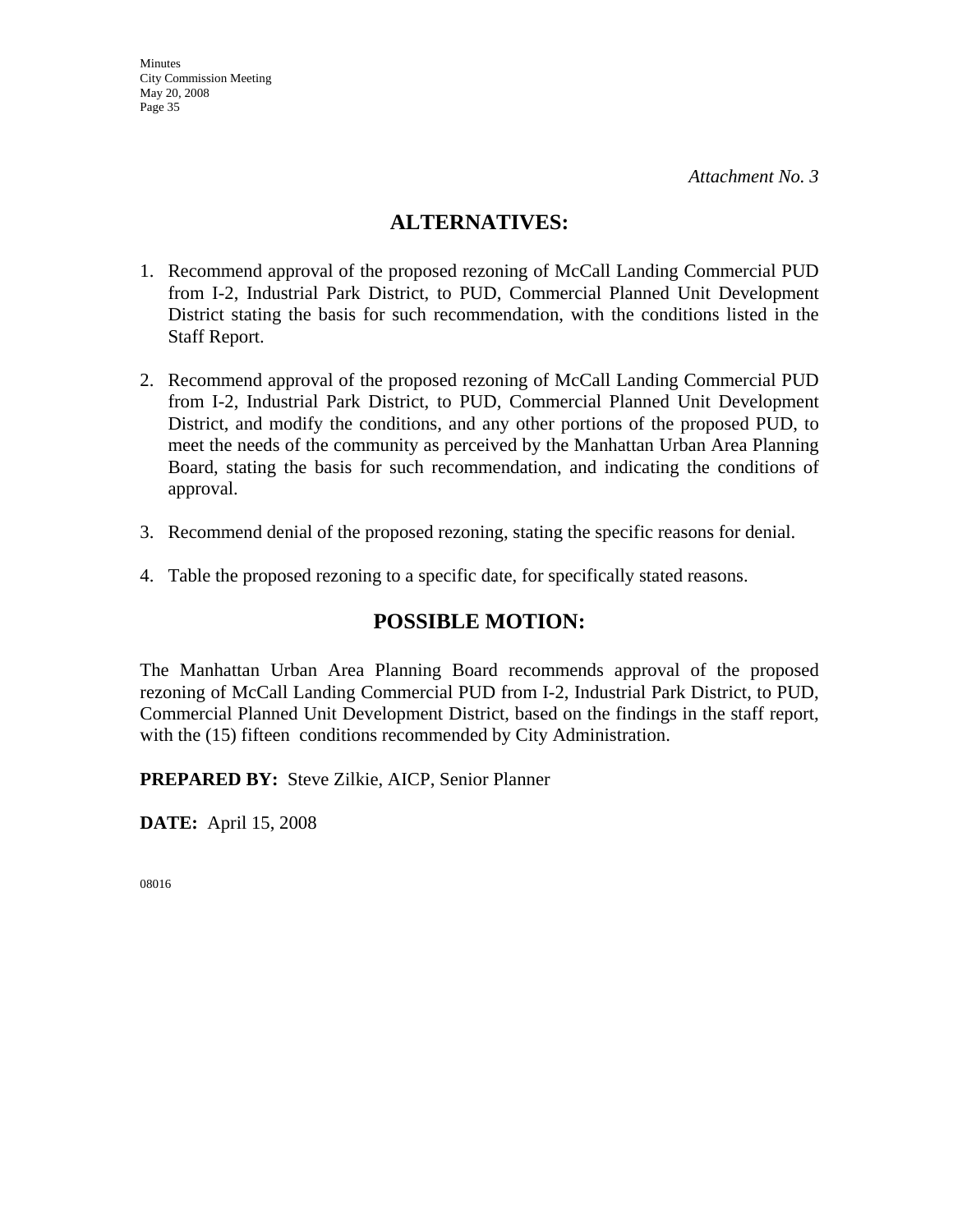#### **STAFF REPORT**

## **ON AN APPLICATION TO REZONE PROPERTY**

Rezone a .122 acre tract of land, which will be added to the rear of Lot 109 and Lot 110, Lee Mill Heights Addition, Unit Three. The .122 acre tract of land will also be annexed. The Final Plat will combine the .122 acre tract with Lots 109 and 110 to be known as Lot 1 and Lot 2, Lee Mill Heights Addition, Unit Six.

**FROM:** County G-1, General Agricultural District

**TO:** R, Single-Family Residential District, and AO, Airport Overlay District

**APPLICANT:** SSF Development LLC ( Tim Schultz)

**ADDRESS:** 1213 Hylton Heights Road, Manhattan, KS 66502

**OWNERS:** Same

**ADDRESSES:** Same

**LOCATION:** generally southwest of intersection of Leone Terrace and Leone Ridge Drive

**AREA:** Approximately one tenth (.122) acres.

**DATE OF PUBLIC NOTICE PUBLICATION:** Monday, April 14, 2008

**DATE OF PUBLIC HEARING: PLANNING BOARD:** Monday, May 5, 2008 **CITY COMMISSION:** Tuesday, May 20, 2008

**EXISTING USE:** Undeveloped range land abutting the rear of Lot 109 and Lot 110, Lee Mill heights Addition, Unit Three.

**PHYSICAL AND ENVIRONMENTAL CHARACTERISTICS:** The site is covered with native grasses and entirely within the Conical Zone of Manhattan's Regional Airport, which requires that the AO, Airport Overlay District, be added to site.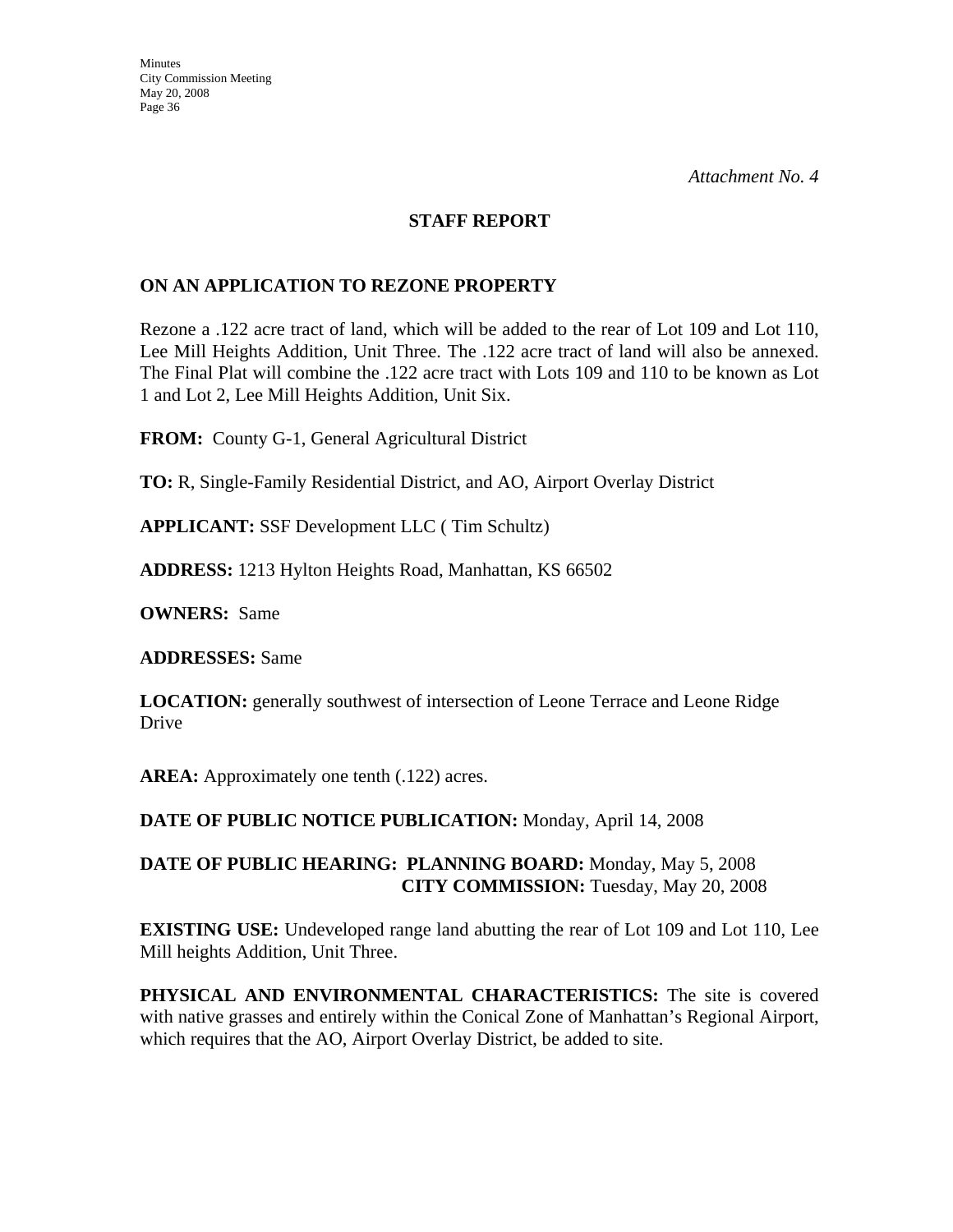#### **SURROUNDING LAND USE AND ZONING:**

- **(1) NORTH:** Platted undeveloped lots in Lee Mill Heights Addition, Unit Three; R/AO District.
- **(2) SOUTH:** Rangeland and Eureka Valley farmland: G-1 District.
- **(3) EAST:** Platted undeveloped lots in Lee Mill Heights Addition, Unit Three; R/AO District.
- **(4) WEST:** Platted undeveloped lots in Lee Mill Heights Addition, Unit Three; R/AO District.

**GENERAL NEIGHBORHOOD CHARACTER:** The site is at the southern boundary of the Lee Mill Heights single-family residential subdivision.

**SUITABILITY OF SITE FOR USES UNDER CURRENT ZONING:** The G-1 District permits agricultural uses, single-family homes, mobile homes, oil and gas drilling, home occupations, public utility uses, and other activities. The range of G-1 uses is inconsistent with size of the one tenth of an acre tract to be annexed, rezoned and platted.

**COMPATIBILITY OF PROPOSED DISTRICT WITH NEARBY PROPERTIES AND EXTENT TO WHICH IT MAY HAVE DETRIMENTAL AFFECTS:** The site is consistent with the low density character of existing Lee Mill Heights residential development to the north, east and west. No adverse impact on nearby properties is expected.

## **CONFORMANCE WITH COMPREHENSIVE PLAN:**

#### **Land Use Policies**

The Future Land Use Map of the Manhattan Urban Area Comprehensive Plan designates the one tenth-acre tract as Residential Low/Medium density (RLM) (*Southwest Planning Area Future land Use Map attached*). Appropriate density range for development in the RLM designation is one-dwelling unit up to 11-dwelling units per net acre. The RLM category is intended to incorporate a range of housing types, from single-family and twofamily to town homes.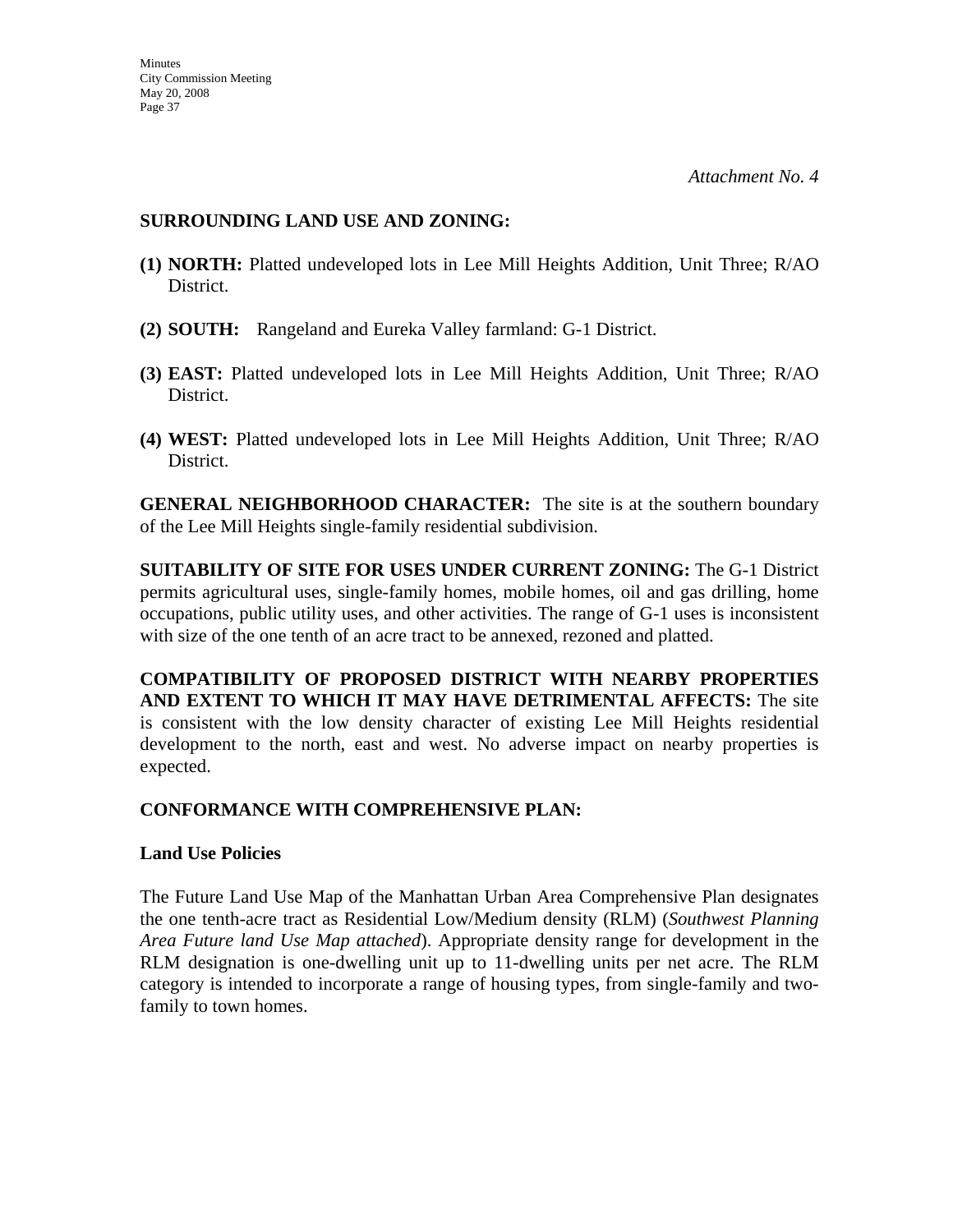# *Page 4-6, Policy RLM 2: Appropriate Density Range*

*"Densities in the Residential Low/Medium designation range from less than one dwelling unit/acre up to 11 dwelling units per net acre."*

# **Miller Ranch**

*Page 13-5, Policy MR 7: Airport Airspace Regulations* 

*"Development shall be consistent with established airspace regulations for the Manhattan Regional Airport and Airport Master Plan."* 

The proposed site is a single-family housing development and the overall density is 2.18 dwelling units per net acre. It is also within the Conical Zone of the Manhattan Regional Airport (*Environmental Values and Constraints map attached*). The Final Plat notes the need for review of construction plans, prior to issuance of a building permit. The AO District will be added as an overlay district to the Lee Mill Heights Addition, Unit Six.

The rezoning conforms to the Comprehensive Plan.

**ZONING HISTORY AND LENGTH OF TIME VACANT AS ZONED:** The site has remained undeveloped to date and zoned County G-1 District.

**CONSISTENCY WITH INTENT AND PURPOSE OF THE ZONING ORDINANCE:** The intent and purpose of the Zoning Regulations is to protect the public health, safety, and general welfare; regulate the use of land and buildings within zoning districts to assure compatibility; and to protect property values.

The R District (*R District regulations attached*) is designed to provide a single-family dwelling zone at a density no greater than one dwelling unit per 10,000 square feet. Lots shown on the R District portion of Lee Mill Heights Addition, Unit Six, exceed 10,000 square feet in area.

The AO District "is intended to promote the use and development of land in a manner that is compatible with the continued operation and utility of the Manhattan Municipal Airport so as to protect the public investment in, and benefit provided by the facility to the region. The district also protects the public health, safety, convenience, and general welfare of citizens who utilize the facility or live and work in the vicinity by preventing the creation or establishment of obstructions or incompatible land uses that are hazardous to the airport's operation or the public welfare."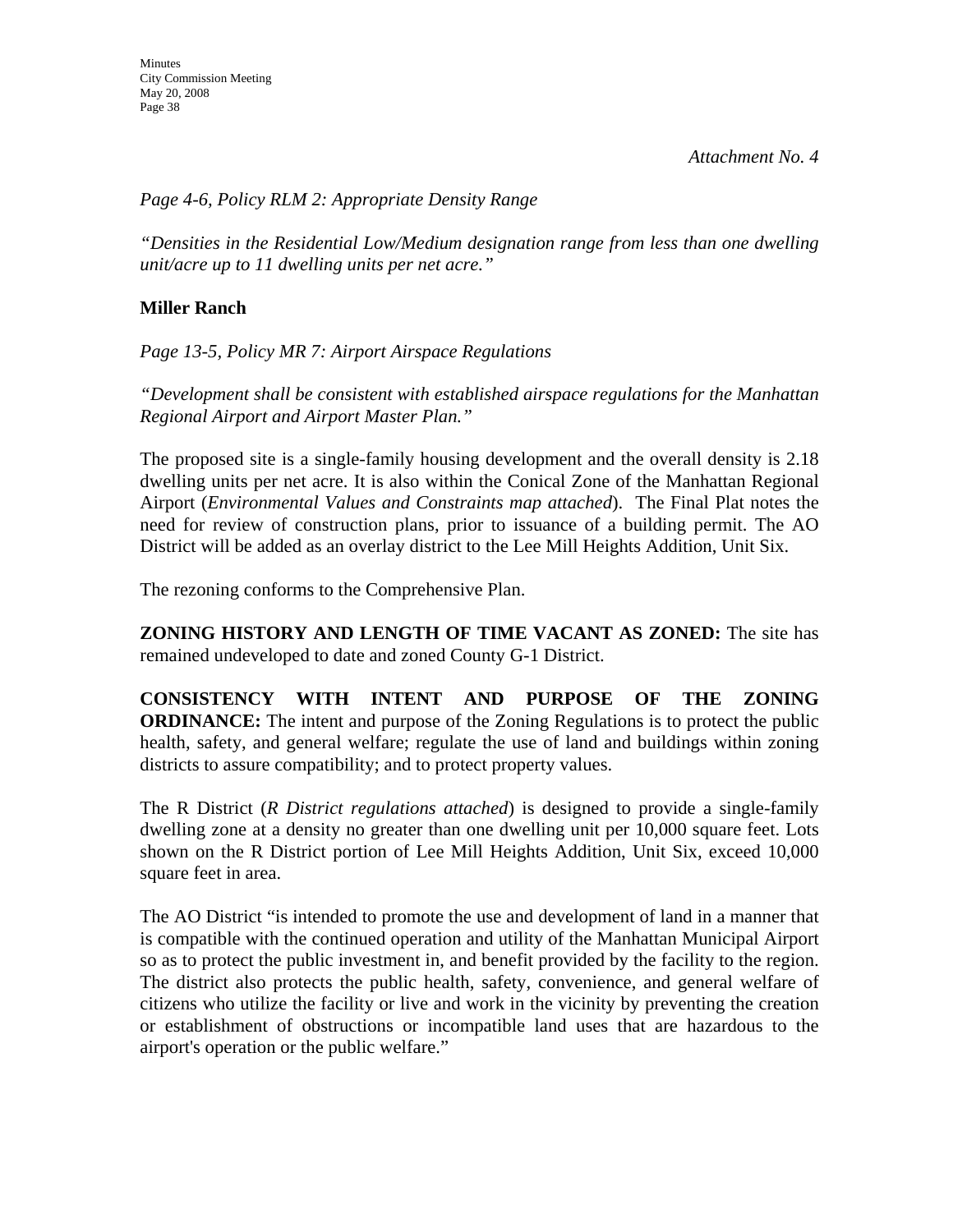**Minutes** City Commission Meeting May 20, 2008 Page 39

The site is within the Conical Zone, which is, in general terms, established as an airspace that extends outward and upward in relationship to the Airport and is an approach zone height limitation on the underlying land. Future uses (structures and trees, existing and proposed) in the AO District may be required to obtain an Airport Compatible Use Permit, unless circumstances indicate that the structure or tree has less than 75 vertical feet of height above the ground and does not extend above the height limits prescribed for the Conical Zone (*pages 6-9 of the AO District regulations attached*).

**RELATIVE GAIN TO THE PUBLIC HEALTH, SAFETY AND WELFARE THAT DENIAL OF THE REQUEST WOULD ACCOMPLISH, COMPARED WITH THE HARDSHIP IMPOSED UPON THE APPLICANT:** There appears to be no gain to the public that denial would accomplish. The AO District requires that future uses be reviewed in order to protect airspace. The proposed Final Plat conforms to the Manhattan Urban Area Subdivision Regulations. It may be a hardship to the applicant if the rezoning is denied.

**ADEQUACY OF PUBLIC FACILITIES AND SERVICES:** Adequate street, sanitary sewer and water services are available to serve the proposed Lee Mill Heights Addition, Unit Six.

## **OTHER APPLICABLE FACTORS:** None.

## **STAFF COMMENTS:**

City Administration recommends approval of the proposed rezoning of a one tenth of an acre (.122) tract of land in the proposed Lee Mill Heights Addition, Unit Six, from County G-1, General Agricultural District, to R, Single-Family Residential District, and AO, Airport Overlay District.

# **ALTERNATIVES:**

- 1. Recommend approval of the proposed rezoning of a one tenth of an acre (.122) tract of land in the proposed Lee Mill Heights Addition, Unit Six, from County G-1, General Agricultural District, to R, Single-Family Residential District, and AO, Airport Overlay District, stating the basis for such recommendation.
- 2. Recommend denial of the proposed rezoning, stating the specific reasons for denial.
- 3. Table the proposed rezoning to a specific date, for specifically stated reasons.